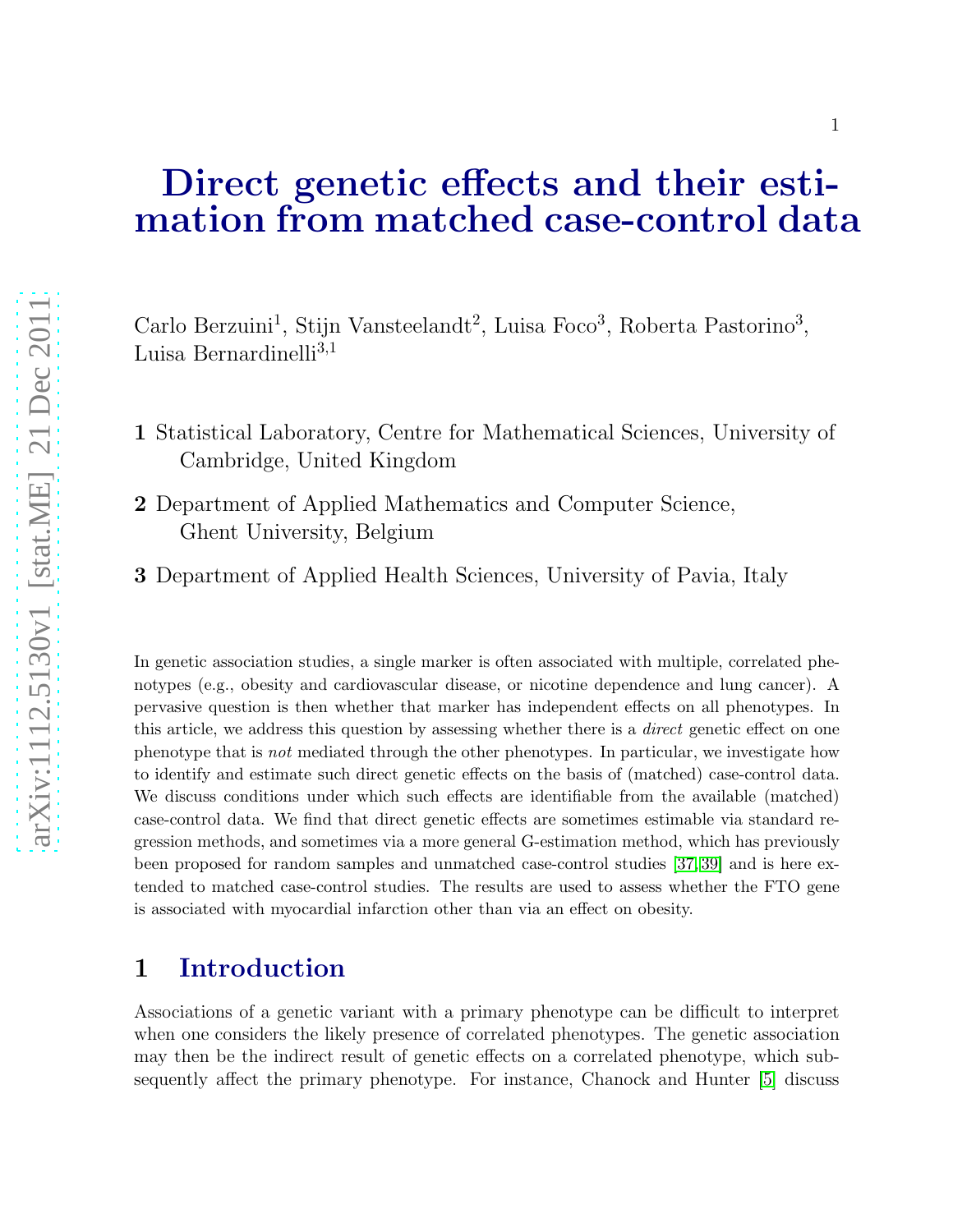three genetic association studies which identified an association between a genetic variation on chromosome 15 and the risk of lung cancer, but the studies disagree on whether the link is direct or mediated through nicotine dependence. Addressing this question may be important to a better understanding of the underlying causal mechanism. This article addresses the general problem of inferring the direct effect of a marker X on a trait Y (e.g., lung cancer), controlling for a correlated trait  $M$  (e.g., nicotine dependence), which we will refer to as a *mediating* variable or mediator.

Vansteelandt et al. [\[39\]](#page-19-1) consider this problem in the context of prospective studies of genetic association. Motivated by the frequent use of ascertained samples in those studies, in this paper we extend the method to matched case-control studies. We show that case-control sampling seriously complicates the identification of direct genetic effects. Progress can be made within certain classes of statistical models and under specific no unmeasured confounding assumptions. In particular, we find that, under very restrictive conditions, direct effects are estimable from case-control data by using standard regression methods, and that they are estimable under more lenient conditions by using special G-estimation methods [\[37\]](#page-19-0), which we here extend to matched case-control data. In this paper, the required conditions for estimability are unambiguously expressed as conditional independence relationships between problem variables, which we can check on a causal diagram [\[8,](#page-16-1)[17,](#page-17-0)[25\]](#page-18-0). We illustrate the method with the aid of a motivating study, in which we use matched case-control data to assess whether variation in the chromosomal region of the FTO gene causally affects susceptibility to myocardial infarction other than via an increase in body mass.

## <span id="page-1-0"></span>2 Motivating study

FTO is a large gene on chromosome 16, that is highly expressed in the hypothalamic nuclei that control eating behaviour in mice [\[13\]](#page-17-1). The first intron of FTO harbours the single nucleotide polymorphism (SNP) rs9939609, associated with body mass [\[35\]](#page-19-2) and myocardial infarction [\[1,](#page-15-0) [13,](#page-17-1) [14,](#page-17-2) [28,](#page-18-1) [32,](#page-18-2) [33,](#page-18-3) [41\]](#page-19-3). A simple, tentative, interpretation of the evidence is that genetic variation represented (or reflected) by rs9939609 amplifies the obesity-inducing effect of FTO, thereby indirectly affecting susceptibility to infarction. However, an analysis of the data of Section [6,](#page-8-0) based on the method we propose in Section [5,](#page-6-0) shows that the effect of rs9939609 on infarction is not entirely mediated by body mass. This finding points to a different theory of the role of rs9939609 in the development of an infarction.

Figure 1a shows a causal diagram representation of the problem. Causal diagrams are reviewed in Appendix 1. In the diagram, we let GENO denote genetic variation responsible for changes in risk of infarction and correlated with rs9939609. We let MI denote occurrence or nonoccurrence of infarction. Let DEMO represent the following set of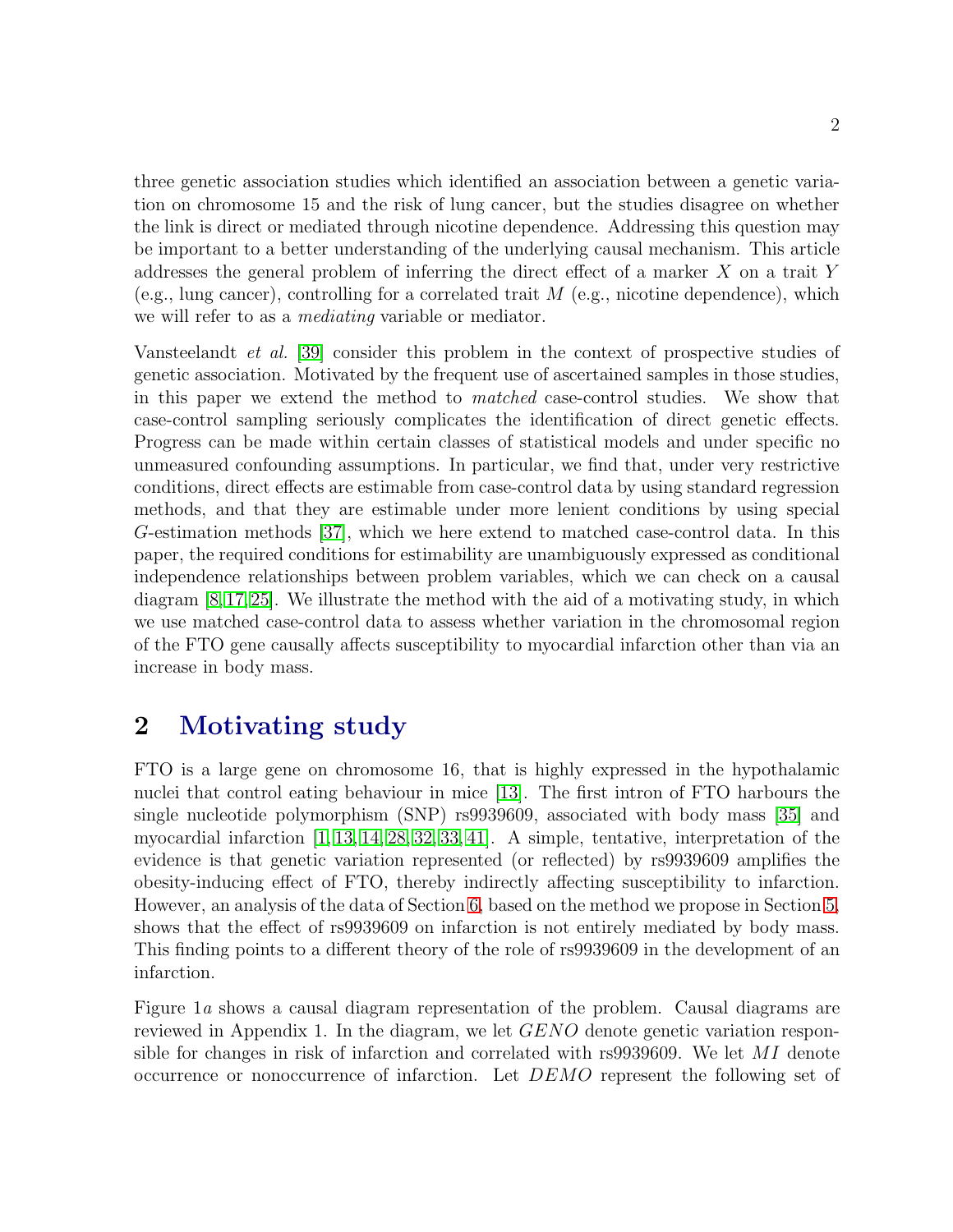variables: sex, geographical area of origin and profession. Let BMI represent the body mass index. Let  $BEHAVE$  represent frequent physical exercise and drinking habit. According to the diagram, the correlation between  $BEHAVE$  and MI is taken to be, in part, induced by shared genetic or environmental factors, UNOBSERV ED. The missing  $UNOBSERVED \rightarrow BMI$  arrow represents the assumption that, conditionally on BEHAVE and DEMO, no unobserved risk factors for obesity are associated with infarction. Application of the proposed method to the data of Section [6,](#page-8-0) under the assumptions of Figure 1a, shows that the causal effect of  $GENO$  on MI is not entirely mediated by BMI, in the sense that a (hypothetical) intervention that fixes the value of BMI would not completely block the effect exerted on MI by a (hypothetical) intervention on GENO. This finding points to new hypotheses about the role of rs9939609 in susceptibility to MI. At the end of this paper we discuss the biological implications of this finding in the light of recent experimental research evidence.



Figure 1. *(a)* Causal diagram for our motivating study, *(b)* same diagram, augmented with intervention indicators, as explained in Section [3.](#page-3-0)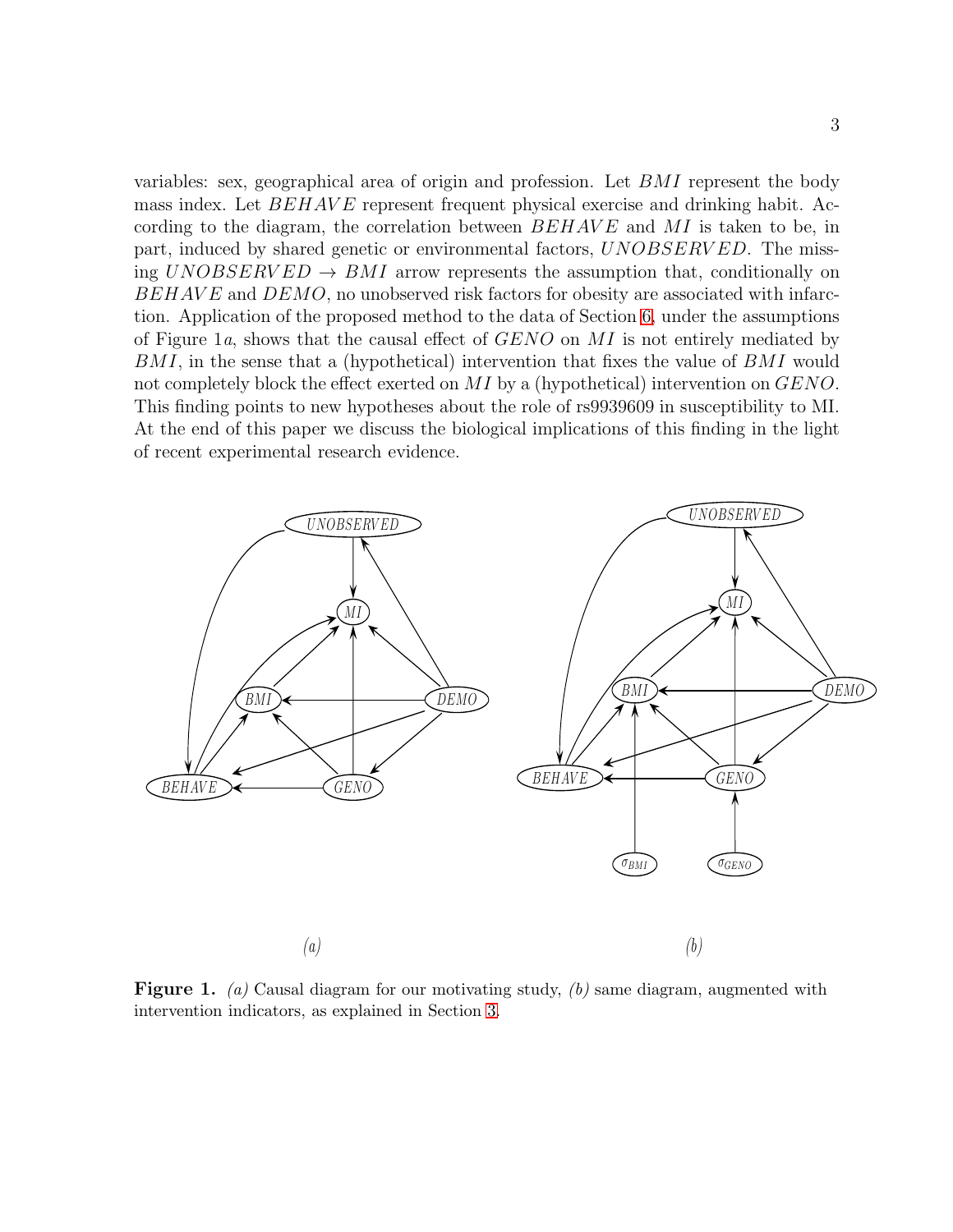#### 4

#### <span id="page-3-0"></span>3 Controlled direct effects

More in general, let  $X$  denote genetic variation of interest, and the binary variable  $Y$ indicate occurrence  $(Y = 1)$  or non-occurrence  $(Y = 0)$  of the disease. Let M denote a set of variables along the causal path from X to Y. Define the *direct effect of X on* Y, *controlled for*  $M$ , to be the effect exerted on  $Y$  by an *intervention* that changes the value of X from some reference value  $x_0$  to  $x_1$ , while keeping M fixed at some reference value,  $m_0$  [\[26,](#page-18-4) [30\]](#page-18-5). To formalize this concept, we need to represent the idea of "intervention". This means to distinguish between the "observational" distribution of the data we are analyzing,  $P_{\emptyset}$ , and the distribution,  $P_{xm}$ , of the data we would have obtained had we fixed X to some value x and/or M to some value m. Following Dawid [\[8\]](#page-16-1), we label these different distributions by an *intervention indicator*  $\sigma_X$  and an intervention indicator  $\sigma_M$ , where, for  $H \in (X, M)$ , the symbol  $\sigma_H = \emptyset$  indicates that the value H is observed passively, and the symbol  $\sigma_H = h$  indicates that H is set to h by an intervention. Thus, for a generic variable W, the symbol  $P(Y = 1 | \sigma_X = x, \sigma_M = m, W = w)$  denotes the probability of occurrence of the outcome event, conditional on observing  $W = w$ , when we forcefully set X to x and M to m. The direct effect of X on Y, controlled for M and conditional on a generic set W of observed variables, can now be measured in terms of the (causal conditional) relative risk

<span id="page-3-1"></span>
$$
\frac{P(Y=1 \mid \sigma_X = x_1, \sigma_M = m_0, W)}{P(Y=1 \mid \sigma_X = x_0, \sigma_M = m_0, W)},\tag{1}
$$

or in terms of the (causal conditional) odds ratio

<span id="page-3-2"></span>
$$
\frac{\text{odds}(Y=1 \mid \sigma_X = x_1, \sigma_M = m_0, W)}{\text{odds}(Y=1 \mid \sigma_X = x_0, \sigma_M = m_0, W)},\tag{2}
$$

where  $\text{odds}(Y = 1 \mid \sigma_X = x, \sigma_M = m, W = w) = P(Y = 1 \mid \sigma_X = x, \sigma_M = m, W = w)$  $w)/P(Y = 0 | \sigma_X = x, \sigma_M = m, W = w).$ 

Because our data are generated from  $P_{\emptyset}$ , *i.e.*, conditional on  $\sigma_X = \emptyset$ ,  $\sigma_M = \emptyset$ , they will – in general – be uninformative about the interventional probabilities involved in the direct effect of interest, be it in the form  $(1)$  or in the form  $(2)$ . Does this mean we can *never* estimate a direct effect on the basis of observational data? Luckily, no. Estimation is possible in special situations, under identifiability conditions studied in the next section. As we shall see, these conditions can be expressed through the language of conditional independence [\[10\]](#page-16-2), extended by Dawid to accommodate intervention indicators [\[9\]](#page-16-3). An important tool, in our subsequent discussion, are causal diagrams extended (augmented) to incorporate intervention indicators in the form of additional nodes sending arrows into their corresponding variables, as in  $[9]$ . One example is the causal diagram of Figure 1b, which extends the diagram of Figure 1a by adding nodes to represent the intervention indicators for variables X and M.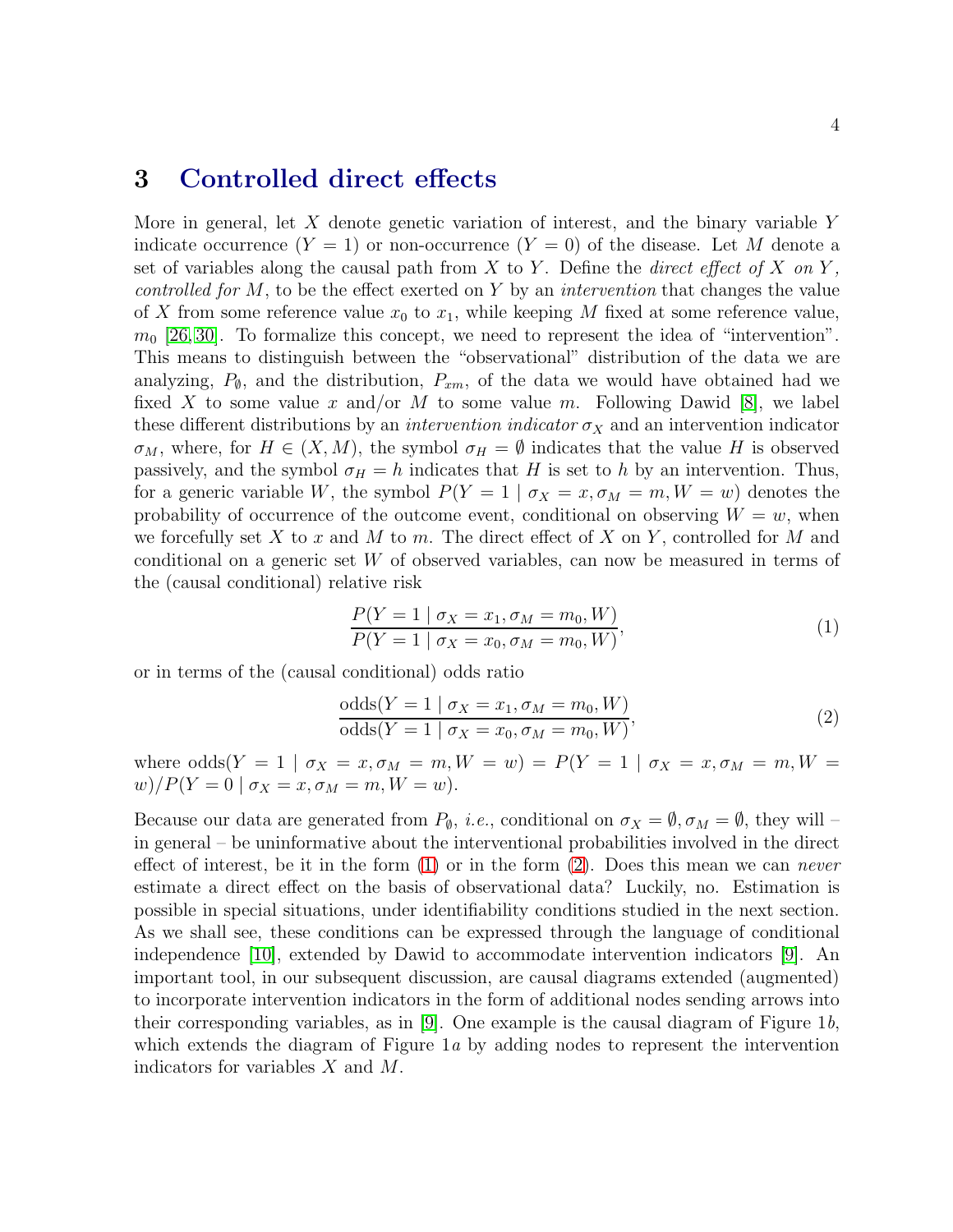

Figure 2. This diagram has been obtained from Figure 1*b* by adding the selection indicator node,  $S = 1$ , as explained in Section [5.](#page-6-0) In the diagram, this node receives arrows from MI,  $DEMO$  and  $BEHAVE$ . This represents the assumption that the probability of a generic individual of the study cohort being sampled depends on  $(MI, DEMO, BEHAVE)$  while being, conditional on these variables, independent of GENO. Its dependence on GENO would violate condition [\(15\)](#page-7-0).

#### 4 Estimation from random population samples

Important results on the identifiability of controlled direct effects have been obtained by Robins, Greenland, Didelez, Dawid, Geneletti and Pearl [\[11,](#page-16-4)[26,](#page-18-4)[29,](#page-18-6)[30\]](#page-18-5) under the assumption that the population sample is random. These results are now summarized, with the involved assumptions expressed in the form of conditional independence conditions between problem variables.

If there exists a (possibly empty) set  $W$  of observed variables such that, conditionally on W, there is no unobserved confounding of the relationship between  $(X, M)$  and Y, then the direct effect of X on Y, controlling for  $M$ , is identifiable from random population samples and estimable via standard regression of Y on  $X, M$  and W. The stated condition is equivalent to asking that  $W$  is not a descendant of either  $M$  or  $X$ , and that the distribution of Y given  $(X, M, W)$  is the same, regardless of the way the values of X and M are generated, be it observationally or by forceful intervention, formally:

<span id="page-4-0"></span>
$$
W \perp\perp (\sigma_X, \sigma_M), \tag{3}
$$

$$
Y \perp\perp (\sigma_X, \sigma_M) \mid (X, M, W). \tag{4}
$$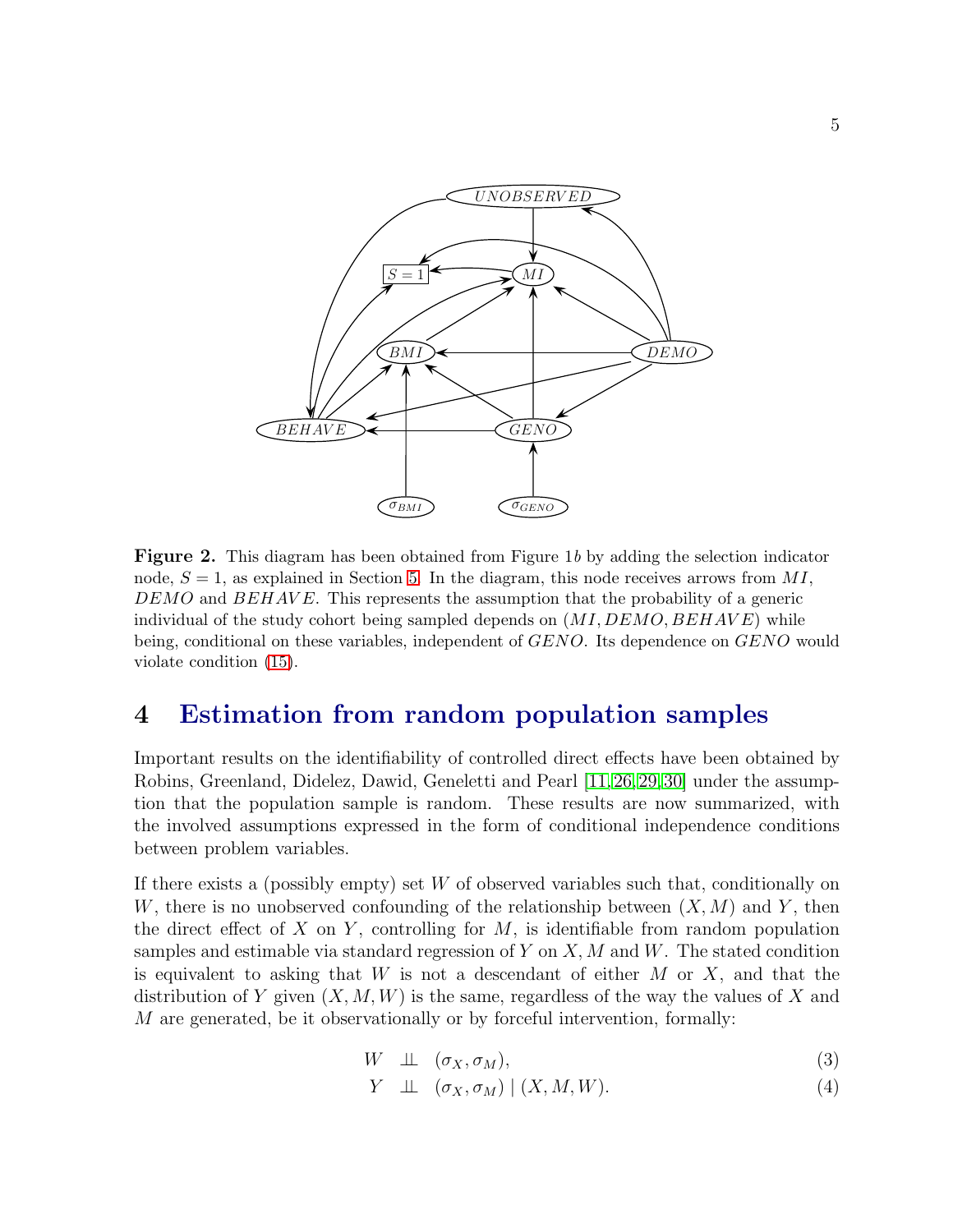In fact, it follows from [\(4\)](#page-4-0) that

$$
P(Y = 1 | \sigma_X = x, \sigma_M = m, W) = P(Y = 1 | X = x, M = m, W),
$$

where the righthand side can be obtained as the fitted value from a (logistic) regression model, and hence an estimate of the causal conditional relative risk [\(1\)](#page-3-1) can also be obtained. Conditions [\(3-4\)](#page-4-0) can be checked on an augmented causal diagram by the d-separation criterion [\[15,](#page-17-3)[34\]](#page-19-4) reviewed in Appendix 1, or the equivalent moralisation criterion [\[22\]](#page-17-4).

EXAMPLE 1: the diagram of Figure 1b contains causal paths from *GENO* to MI that do not involve  $BMI$ . It makes thus sense to test for a direct effect of  $GENO$  on MI, controlling for BMI. Conditions [\(3-4\)](#page-4-0) for this test to be approachable via standard regression imply the existence of a (possibly empty) set of variables  $W$  that satisfies:

<span id="page-5-0"></span>
$$
W \perp\perp (\sigma_{GENO}, \sigma_{BMI}), \tag{5}
$$

$$
MI \perp \perp (\sigma_{GENO}, \sigma_{BMI}) \mid (GENO, BMI, W). \tag{6}
$$

In order to satisfy  $(5)$ , the set W must not contain a member of  $BEHAVE$ . But then, because MI and  $\sigma_{BMI}$  are d-connected when BMI is in the conditioning set and BEHAVE is not (in accord with the theory of Appendix 1), condition [\(6\)](#page-5-0) will be inevitably violated, and we conclude that, in this example, the direct effect of interest cannot be estimated by using standard regression.

Estimation of the direct effect of X on Y, controlled for  $M$ , from prospective observational data, is possible under more lenient conditions than [\(3-4\)](#page-4-0), although this will occasionally require standard regression to be abandoned in favour of the more general method of G– computation [\[30\]](#page-18-5). These more lenient conditions require that there be a (possibly empty) set W of non-causal successors of X such that, conditional on  $W$ , there is no confounding between Y and X, and a (possibly empty) set Z of non-causal successors of M such that, conditional on  $(X, Z, W)$ , there is no confounding between Y and M. All this is formally expressed by the following conditions:

$$
W \perp \!\!\!\perp \sigma_X,\tag{7}
$$

<span id="page-5-4"></span><span id="page-5-3"></span><span id="page-5-1"></span>
$$
Z \perp \!\!\! \perp \sigma_M, \tag{8}
$$

<span id="page-5-2"></span>
$$
Y \perp \!\!\!\perp \sigma_X \mid (X, W), \tag{9}
$$

$$
Y \perp \!\!\!\perp \sigma_M \mid (X, M, Z, W), \tag{10}
$$

which are similar to those given in [\[11\]](#page-16-4). Various authors have discussed  $G$ -computation [\[11,](#page-16-4) [23,](#page-18-7) [26,](#page-18-4) [29,](#page-18-6) [30,](#page-18-5) [36\]](#page-19-5) or G-estimation [\[20,](#page-17-5) [37,](#page-19-0) [39\]](#page-19-1) of controlled direct effects from a random population sample in such settings. These authors use assumptions  $(7)-(10)$  $(7)-(10)$  $(7)-(10)$ , although they sometimes adopt a different "language" to express them.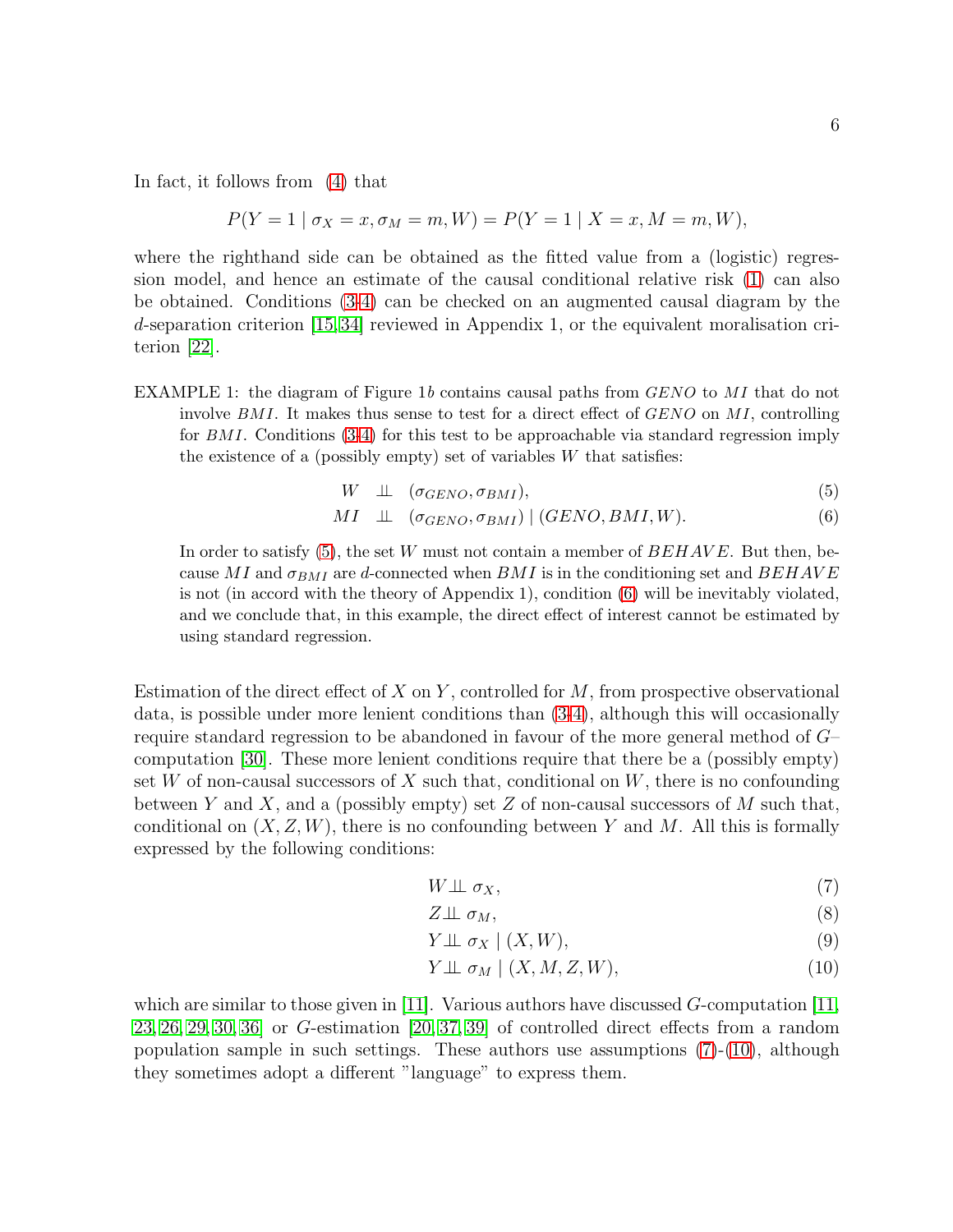EXAMPLE 2: with reference to the causal diagram of Figure 1*b*, if we specify  $W \equiv DEMO$  and  $Z \equiv BEHAVE$ , then conditions [\(7\)](#page-5-1)-[\(10\)](#page-5-2) can be written as:

<span id="page-6-4"></span><span id="page-6-3"></span><span id="page-6-2"></span><span id="page-6-1"></span>

| DEMO          | $\perp \! \! \perp \sigma_{GENO},$ |                                   | (11)            |
|---------------|------------------------------------|-----------------------------------|-----------------|
| <i>BEHAVE</i> | $\perp \! \! \perp \sigma_{BMI}$   |                                   | (12)            |
| MІ            | $\perp \sigma$ GENO                | $\mid$ (DEMO, GENO),              | (13)            |
| МI            | $\perp \!\!\! \perp \sigma_{BMI}$  | $\mid$ (GENO, BMI, BEHAVE, DEMO), | <sup>14</sup> ) |

Conditions [\(11\)](#page-6-1)-[\(12\)](#page-6-2) are satisfied because neither DEMO is a descendant of GENO, nor BEHAVE a descendant of BMI. Condition [\(13\)](#page-6-3) is satisfied because MI and  $\sigma_{GENO}$  are d-separated in Figure 1*b* when DEMO is in the conditioning set. Finally, condition [\(14\)](#page-6-4) is satisfied because, as shown in Appendix 1, nodes  $MI$  and  $\sigma_{BMI}$  are d-separated in Figure 1*b* if BMI and BEHAVE are in the conditioning set. We conclude that the direct effect of  $GENO$  on MI, controlling for  $BMI$ , is estimable by  $G$ -computation from prospective observational data, under the assumptions of Figure 1*b*.

Conditions [\(7\)](#page-5-1)-[\(10\)](#page-5-2) do not prevent Z from being a descendant of X, in which case the conditioning on  $Z$  will – in a general prospective study – create a spurious association between X and Y, even in absence of the direct effect we wish to assess  $(6, 24)$ . This "colliderstratification bias" will prevent standard regression, but not necessarily G-computation or G-estimation, from correctly estimating the direct effect of  $X$  on  $Y$ , controlling for  $M$ , as shown in [\[39\]](#page-19-1).

#### <span id="page-6-0"></span>5 Estimation from matched case-control studies

Let us now shift attention to the estimation of controlled direct effects in the context of a *retrospective design*. This is, even under the general conditions  $(7)-(10)$  $(7)-(10)$ , a complicated task, one reason being the possible ("exposure-induced mediator-outcome") confounding induced by statistical dependence between Z and  $\sigma_X$  (quite possible under [\(7\)](#page-5-1)-[\(10\)](#page-5-2)). The literature on estimating controlled direct effects from retrospective designs in presence of this type of confounding is, to the best of our knowledge, very limited so far. Gestimation approaches to this problem in the context of unmatched case-control studies have been suggested by Vansteelandt in [\[37\]](#page-19-0) and [\[38\]](#page-19-6). The latter paper uses G-estimation in combination with logistic regression. In this section, we shall present an approach to the problem that works with matched case-control studies.

We start by including in the causal diagram a special node S, called the *selection indi*cator, to account for the non-random sampling involved in case-control studies. This is exemplified in Figure 2b. The value  $S = 1$  indicates that the individual has been selected from the underlying study cohort for inclusion in the study, as in [\[16,](#page-17-6) [19\]](#page-17-7). Implicit in a case-control study is the fact that the selection event,  $S$ , depends on the outcome,  $Y$ , and this is why we have the  $Y \rightarrow S$  arrow in the diagram. Data analysis is (by tautology)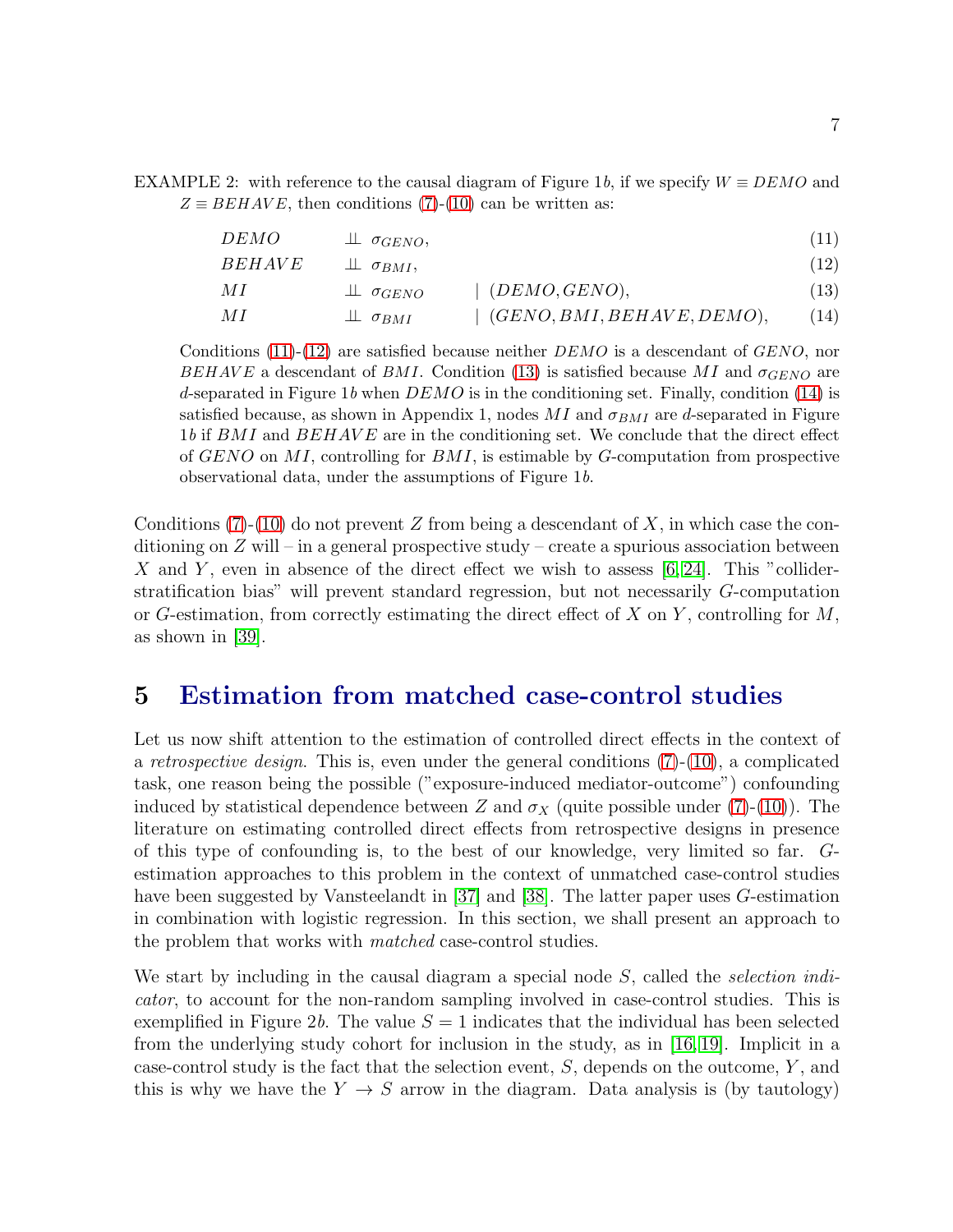performed conditional on  $S = 1$ . Suppose that the usual "rare disease assumption" is valid, and that the "collapsibility" condition

<span id="page-7-0"></span>
$$
X \perp\!\!\!\perp S \mid (Y, M, W), \tag{15}
$$

is satisfied, which makes sure the conditional odds ratio odds $(Y = 1 | X = x, M = m, W)$ is not affected by the retrospective sampling [\[12,](#page-16-6)[40\]](#page-19-7). In those situations where the above condition is satisfied together with  $(3)-(4)$  $(3)-(4)$ , a standard regression approach to the casecontrol study will work (conditional logistic regression being one option when hevcasecontrol study is matched). In the following, we are concerned with the more difficult situation of a matched case-control study where condition  $(15)$ , but not  $(3)-(4)$  $(3)-(4)$ , hold.

Hence suppose that cases and controls have been 1-to-1 matched with respect to a set W of variables that satisfies conditions  $(7)-(10)$  $(7)-(10)$ . Let the W-matched pairs be indexed by i (with  $i = 1, \ldots, n$ ) and let the generic notation  $G^{(ij)}$  denote the value of a variable of interest, G, for the j<sup>th</sup> member of pair *i*. Assume the event  $Y = 1$  is rare (which is often a main motivation for the choice of a retrospective design), and that the following model is true:

<span id="page-7-1"></span>
$$
\frac{E(Y \mid \sigma_X = x, \sigma_M = m, W, Z)}{E(Y \mid \sigma_X = 0, \sigma_M = 0, W, Z)} = \exp(\psi x + \gamma m),\tag{16}
$$

where expectations  $E(.)$  refer to the population distribution. Then we show in Appendix 2 that the data will approximately satisfy:

<span id="page-7-2"></span>
$$
E^* \left\{ (X^{(i1)} - X^{(i0)}) \exp(-\psi X^{(i1)} - \gamma M^{(i1)}) \right\} = 0,\tag{17}
$$

where the expectation  $E^*(.)$  refers to the observed data distribution under retrospective sampling. The idea is then to fit the logistic regression model:

logit 
$$
P(Y^{(ij)} = 1 | X^{(ij)} = x, Z^{(ij)} = z, M^{(ij)} = m) = \alpha + \delta x + \beta z + \eta m + b^{(i)},
$$

where  $b^{(i)}$  is a mean zero random effect, which expresses the contribution for matched pair *i*. A maximum likelihood estimate of the remaining parameters,  $(\alpha, \delta, \beta, \eta)$ , can be obtained via conditional logistic regression, for example by using the CLOGIT procedure in R. Under the "no confounding" conditions [\(8\)](#page-5-3) and [\(10\)](#page-5-2), the estimate of  $\eta$ , denoted by  $\hat{\eta}$ , encodes the conditional causal effect of M on Y, represented in Equation [\(16\)](#page-7-1) by the symbol  $\gamma$ . Equation [\(17\)](#page-7-2) then justifies the use of the following conditional score equation:

<span id="page-7-3"></span>
$$
0 = \sum_{i=1}^{n} (x^{(i1)} - x^{(i0)}) \exp\left(-\psi x^{(i1)} - \hat{\eta} m^{(i1)}\right)
$$
 (18)

for estimating the direct effect of interest, which is encoded by  $\psi$ . An estimator for the variance of  $\psi$  is derived in the last paragraph of Appendix 2.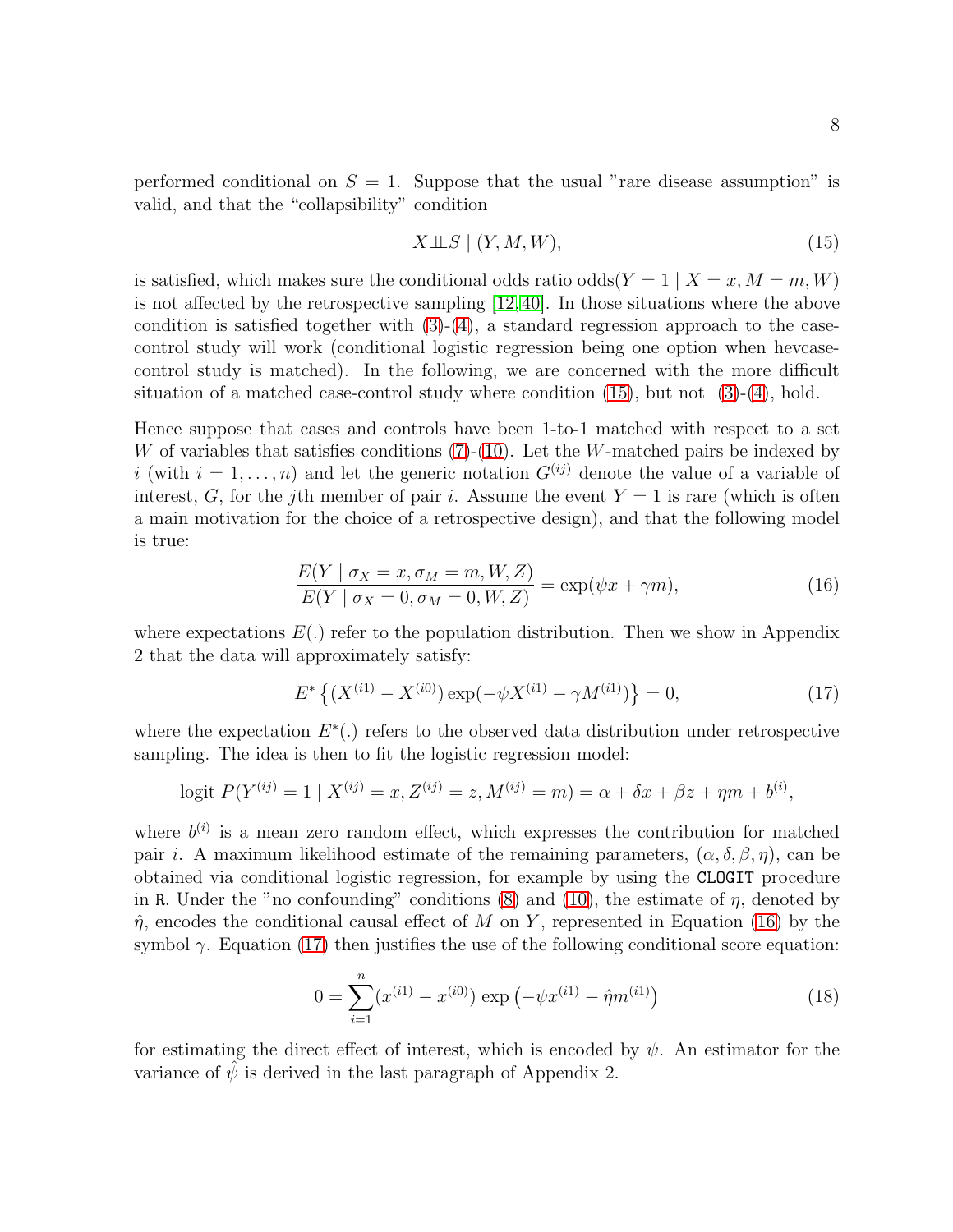EXAMPLE 3: it is easy to show, along the lines of Example 2, that, for  $W \equiv DEMO$  and  $Z \equiv BEHAVE$ , the causal diagram of Figure 2 satisfies conditions [\(7\)](#page-5-1)-[\(10\)](#page-5-2) for  $W \equiv DEMO$ and  $Z \equiv BEHAVE$ , and the collapsibility condition  $GENO \perp S \mid (MI, BMI, DEMO)$ , as well. Because of the above considerations, and because early infarction is a rare disease, we conclude that the direct effect of  $GENO$  on MI, controlling for  $BMI$ , is estimable by G-computation from matched case-control data, under the assumptions of Figure 2.

#### <span id="page-8-0"></span>6 Back to our motivating study

Within an Italian study in the genetics of infarction [\[2\]](#page-16-7), cases were ascertained on the basis of hospitalization for acute myocardial infarction between ages 40 and 45, during the 1996 – 2002 period. This study involves the variables represented in Figures 1 and 2, and which we continue to denote through the symbols introduced in Section [2.](#page-1-0) The controls were selected by matching them to the cases over sex, geographical area of origin and profession (DEMO).

Our aim here is to estimate, on the basis of the study data, the effect of genetic variation reflected by rs9939609 ( $GENO$ ) on risk of early infarction  $(MI)$ , controlling for body mass  $(BMI)$ . We work under the assumptions represented in the diagram of Figure 2, which appear legitimate, especially when one considers the narrow range of ages at infarction represented in our sample of cases. Under such assumptions, we have already seen in Example 3 that the direct effect of interest is estimable by using the algorithm described in the previous section.

<span id="page-8-1"></span>The distribution of the rs9939609 genotype in sample cases and controls is summarized in Table [1.](#page-8-1) No major departure from Hardy-Weinberg equilibrium in controls was detected.

| number of copies of the |          |       |
|-------------------------|----------|-------|
| major rs9939609 allele  | controls | cases |
|                         | 305      | 380   |
|                         | 889      | 921   |
|                         | 644      | 537   |

Table 1. Distribution of the rs9939609 genotype in sample cases and controls.

Table [2](#page-9-0) summarizes results from the fitting of a conditional logistic model for the dependence of occurrence of early myocardial infarction on wild-type rs9939609 homozygosity, without any adjustment for other variables in the model (except, of course, for the matching variables). This yielded an estimate of 0.76 for the total effect of rs9939609 rare homozygosity on infarction, on an odds ratio scale, which is significantly different from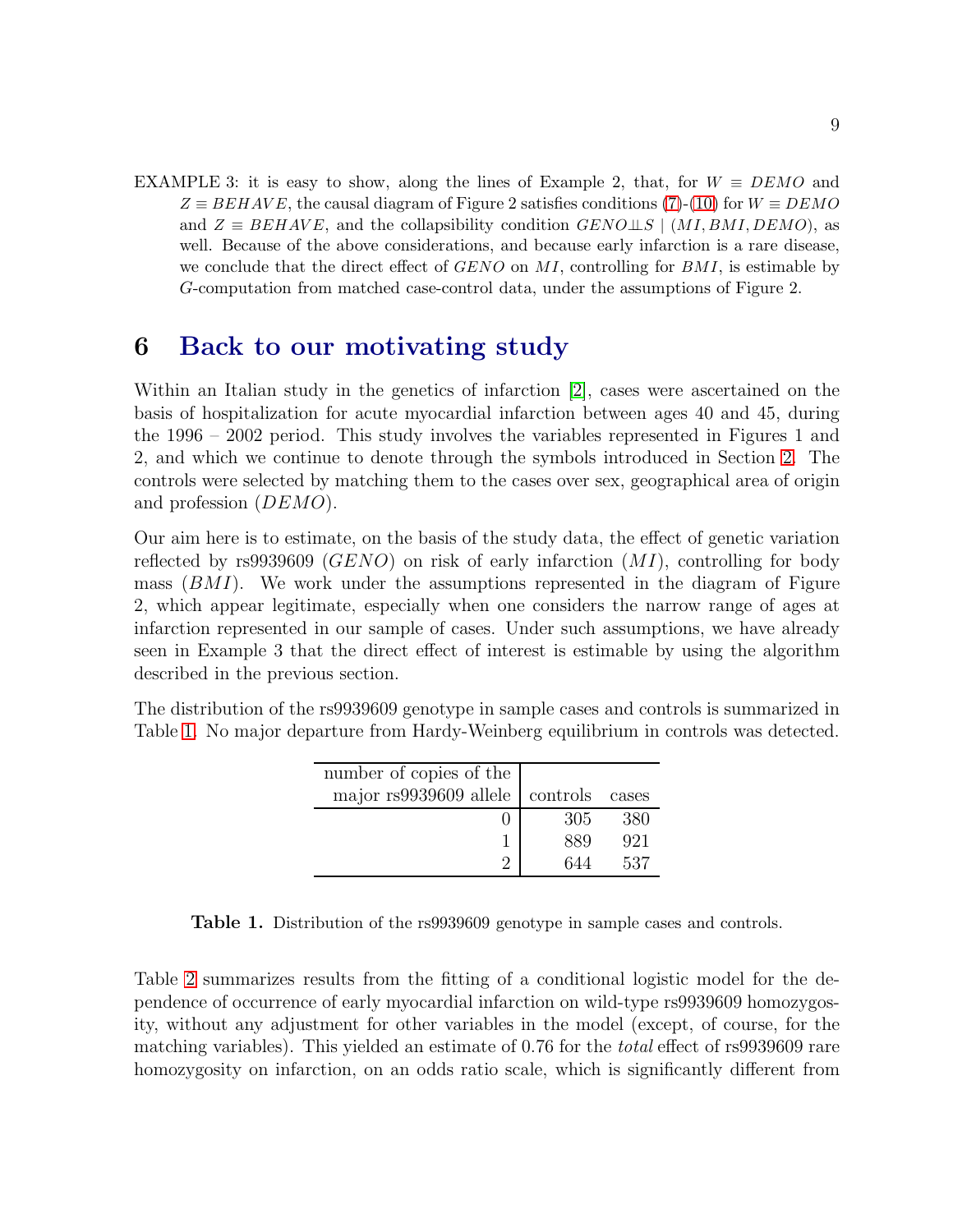<span id="page-9-0"></span>

|                                                                |  | $\log p$ -value 95% confidence interval |
|----------------------------------------------------------------|--|-----------------------------------------|
| rs9939609 wild-type homozygosity? $\vert 0.76 \, 0.0001 \vert$ |  | $0.65 - 0.87$                           |

Table 2. Results from the fitting of a conditional logistic model for the dependence of occurrence of early myocardial infarction on rare rs9939609 homozygosity, without any adjustment for other variables in the model. This produces an estimate of the *total* effect of the rs9939609 rare homozygosity on susceptibility to early myocardial infarction, on an odds ratio of disease scale, reported in the OR column of the table.

<span id="page-9-1"></span>

|                                                         |       | OR $p$ -value 95% confidence interval |
|---------------------------------------------------------|-------|---------------------------------------|
| $rs9939609$ wild-type homozygosity? $\mid 0.81 \rangle$ | 0.007 | $0.7 - 0.94$                          |
| body mass index $\vert$ 1.15 $\vert$ 2e-16              |       | $1.12 - 1.17$                         |

Table 3. Results from the fitting of a conditional logistic model for the dependence of occurrence of early myocardial infarction on rare rs9939609 homozygosity, adjusting for body mass index.

the null at a 0.0001 level of significance. This can be interpreted as evidence of an "overall protective" effect of the major rs9939609 allele.

When we further included body mass as an additional explanatory variable in the model, we obtained the results of Table [3,](#page-9-1) where the effect of rs9939609 wild-type homozygosity on infarction, 0.81 on an odds ratio scale, significantly departs from the null at a 0.007 level of significance. Unfortunately, because conditions [\(3-4\)](#page-4-0) are violated by the diagram of Figure 2, we cannot take this estimate as a valid measure of the direct effect of rs9939609 wild-type homozygosity on infarction, controlling for body mass. One problem here is, in fact, that physical exercise and drinking are potential confounders of the association between body mass and myocardial infarction.

Can this problem be overcome by including the  $BEHAVE$  variables – physical exercise and drinking habit – as additional covariates in the regression model? When we did so, the estimated effect of rs9939609 wild-type homozygosity on infarction was 0.84, which is a significant (at a 0.02 level) departure from the null (see Table 4). Again, because the causal diagram of Figure 2 violates conditions [\(3\)](#page-4-0)-[\(4\)](#page-4-0), our method does not guarantee that the above estimate, obtained by standard regression, is a valid measure of the direct effect of interest. One problem being that the conditioning on  $BEHAVE$  opens the  $GENO \to BEHAVE \leftarrow U \rightarrow MI$  path (see Appendix 1) and, as a consequence, it introduces a spurious, non causal, association between  $GENO$  and  $MI$ , so called colliderstratification bias. We must accept the fact that, according to our method, no valid estimate of the direct effect of interest can be obtained by standard regression. Luckily, because the causal diagram of Figure 2 satisfies conditions [\(7](#page-5-1)[-10,](#page-5-2) [15\)](#page-7-0), our method tells us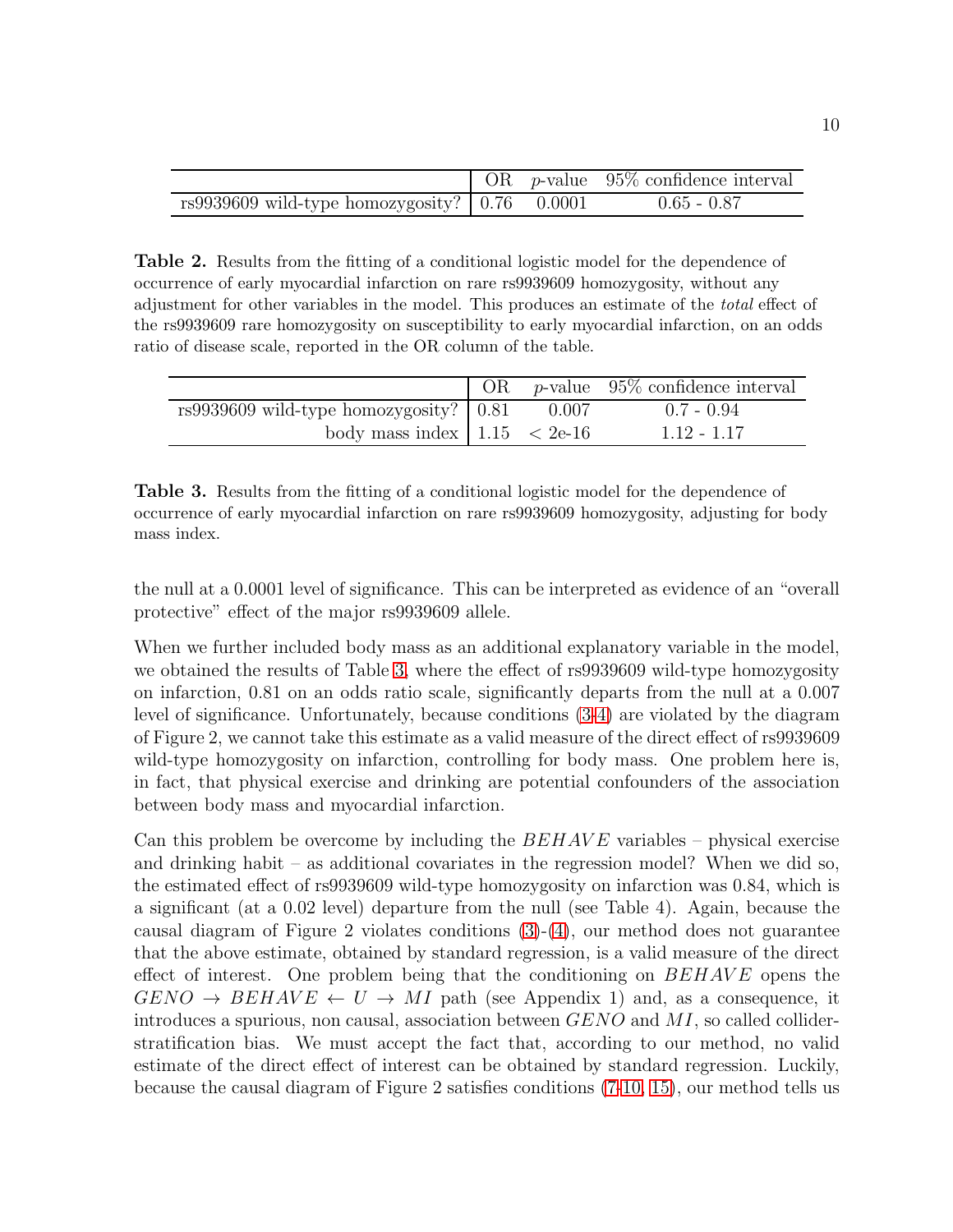|                                             | OR |      | <i>p</i> -value $95\%$ confidence interval |
|---------------------------------------------|----|------|--------------------------------------------|
| $rs9939609$ wild-type homozygosity? $0.84$  |    | 0.02 | $0.72 - 0.98$                              |
| body mass index $1.14 < 2e-16$              |    |      | $1.11 - 1.16$                              |
| occasional physical exercise? 0.61 1.41e-07 |    |      | $0.50 - 0.73$                              |
| frequent physical exercise? $0.53$ 3.13e-13 |    |      | $0.44 - 0.63$                              |
| drinking habit? $1.36$ $7.48e-05$           |    |      | $1.17 - 1.59$                              |

Table 4. Results from the fitting of a conditional logistic model for the dependence of occurrence of early myocardial infarction on rare rs9939609 homozygosity, adjusting for body mass index, physical exercise and drinking habit.

that a valid estimate of the direct effect of rs9939609 on infarction, controlling for body mass, can be obtained by using the G-estimation procedure of the preceding section. This yields an estimate of 0.72, with a  $95\%$  confidence interval of  $(0.62, 0.84)$ , on a relative risk scale. This estimate differs appreciably from the estimates obtained in previous steps of the analysis. The fact that the latter estimate refers to the relative risk scale, rather than the odds ratio scale, does not entirely explain this difference in view of the low prevalence of early-onset myocardial infarction.

From a substantive point of view, our finding suggests that genetic variation represented by rs9939609 may influence heart disease via pathways different from those involved in body mass. A biological interpretation of this finding is given at the end of the next section.

### 7 Discussion

In this paper, we have started by examining conditions under which controlled direct effects can be estimated from prospective observational data via standard regression. When these conditions are violated, the direct effect of interest is sometimes still estimable from a prospective study, albeit not via regression. We have examined the more general conditions under which a controlled direct effect is estimable via G-computation, and we have expressed them as properties of a causal diagram representation of the problem. Then, in consideration of the increasing importance of matched case-control studies in genetic epidemiology, we have shifted attention to this class of studies. We have proposed an algorithm for the G–estimation of controlled direct effects from matched case-control studies, and characterized the necessary conditions for algorithm validity in terms of conditional independence properties of the causal diagram representation of the problem.

The proposed method is also relevant in situations where the notion of "case" is not the usual one. Examples are offered by the papers of Cordell and colleagues [\[7\]](#page-16-8), and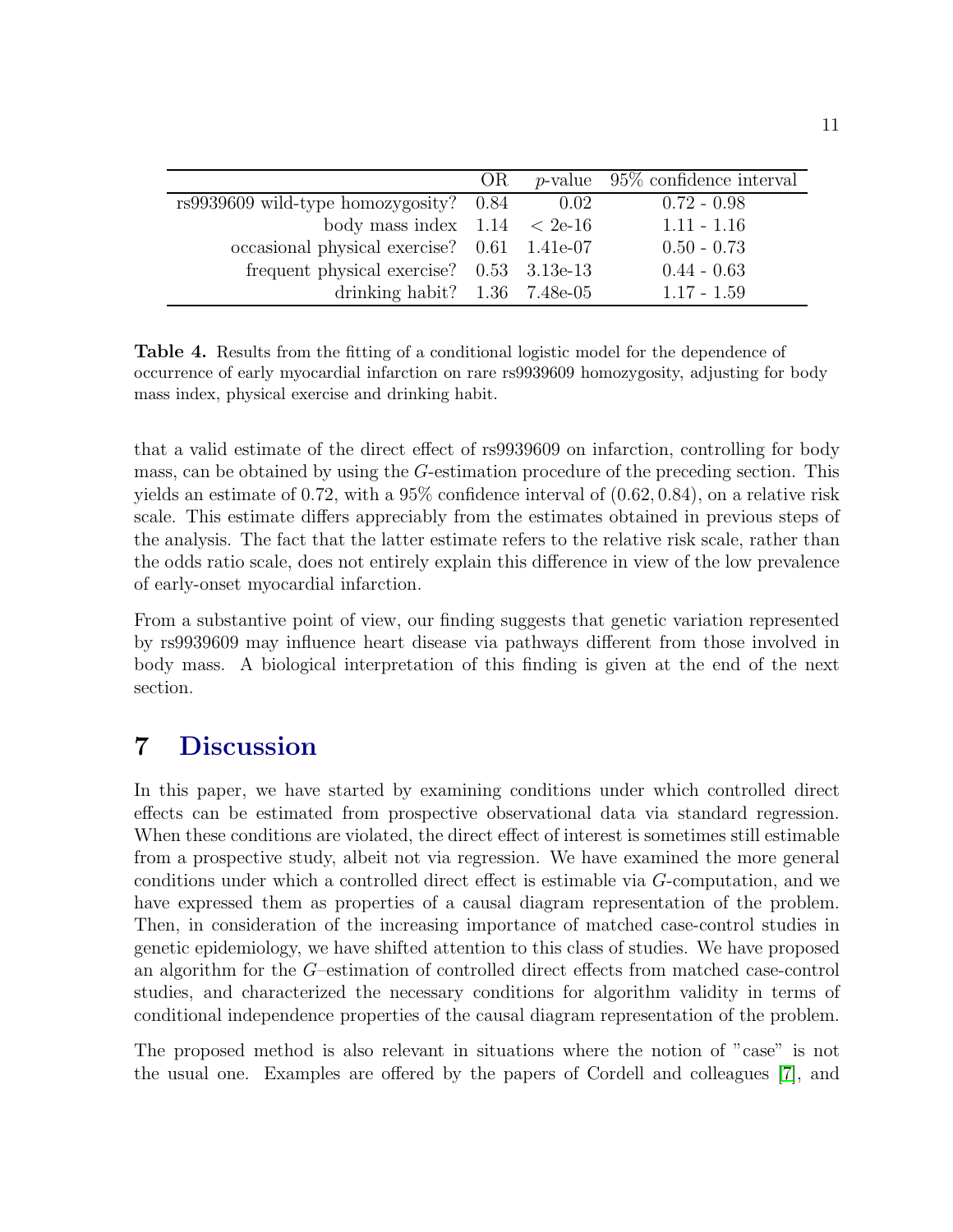of Bernardinelli and colleagues [\[4\]](#page-16-9), where genetic effects are estimated by conditioning on parental genotypes, using data from proband-parent trios. These papers essentially perform a matched case-control analysis via conditional logistic regression, using the case and one or more "pseudocontrols" derived from the untransmitted parental haplotypes. This approach could be combined with the methods presented in this paper to assess direct controlled genetic effects.

In the context of retrospective designs, further study is warranted of identification results for controlled direct effects in specific model classes, as well as for so-called "natural" direct and indirect effects [\[27\]](#page-18-9). In addition, further work is needed to investigate whether direct effect estimators can be constructed on the basis of matched case-control studies, which are either more efficient than the estimator proposed in this paper, or less dependent on a rare disease assumption. Finally, future work will also focus on inference under alternative strategies for the selection of controls in a retrospective study.

We have illustrated the method with the aid of a study in the genetics of myocardial infarction. Our analysis detected presence of a direct effect of rs9939609 on infarction, controlling for body mass. This finding suggests that the effect of this SNP on susceptibility to infarction is not totally explained in terms of a deleterious effect of FTO on body mass. This finding points to a number of possible hypotheses. Very relevant here is recent evidence that SNPs can, in general, exert an influence on the expression of relatively distant (in terms of DNA stretch) genes. In our case, it could be that rs9939609 drives the expression of a gene other than FTO, functionally unrelated with FTO, whose effect on risk of infarction is not mediated by body mass. And hence the direct effect. Such hypothesis is corroborated by biological evidence that the FTO is located in a genomic region containing highly conserved genomic regulatory blocks which, according to a well established theory, are likely to drive the expression of distant genes [\[3,](#page-16-10)[21,](#page-17-8)[31\]](#page-18-10). The above considerations have useful implications with respect to possible experiments to elucidate the mechanism. It is not unlikely that rs9939609 may simultaneously drive the expression of different, and functionally unrelated, genes. Such a multi-effect pattern could be common. For example a recent study [\[18\]](#page-17-9) shows that SNPs in the 9p21.3 region of DNA, notoriously associated with susceptibility to infarction, not only control nearby genes, but also the expression of the quite distant IFNA21 gene. Generalizing on this example, one might conjecture that many SNPs exert their influence on disease susceptibility through non-overlapping pathways, and that this will, in many cases, result in evidence of direct and indirect effects that our method is able to capture.

# Acknowledgments

The authors thank Elisabeth Coart for preliminary data analyses, and Drs. Diego Ardissino and Pierangelica Merlini for providing their insight into the clinical problem. The first au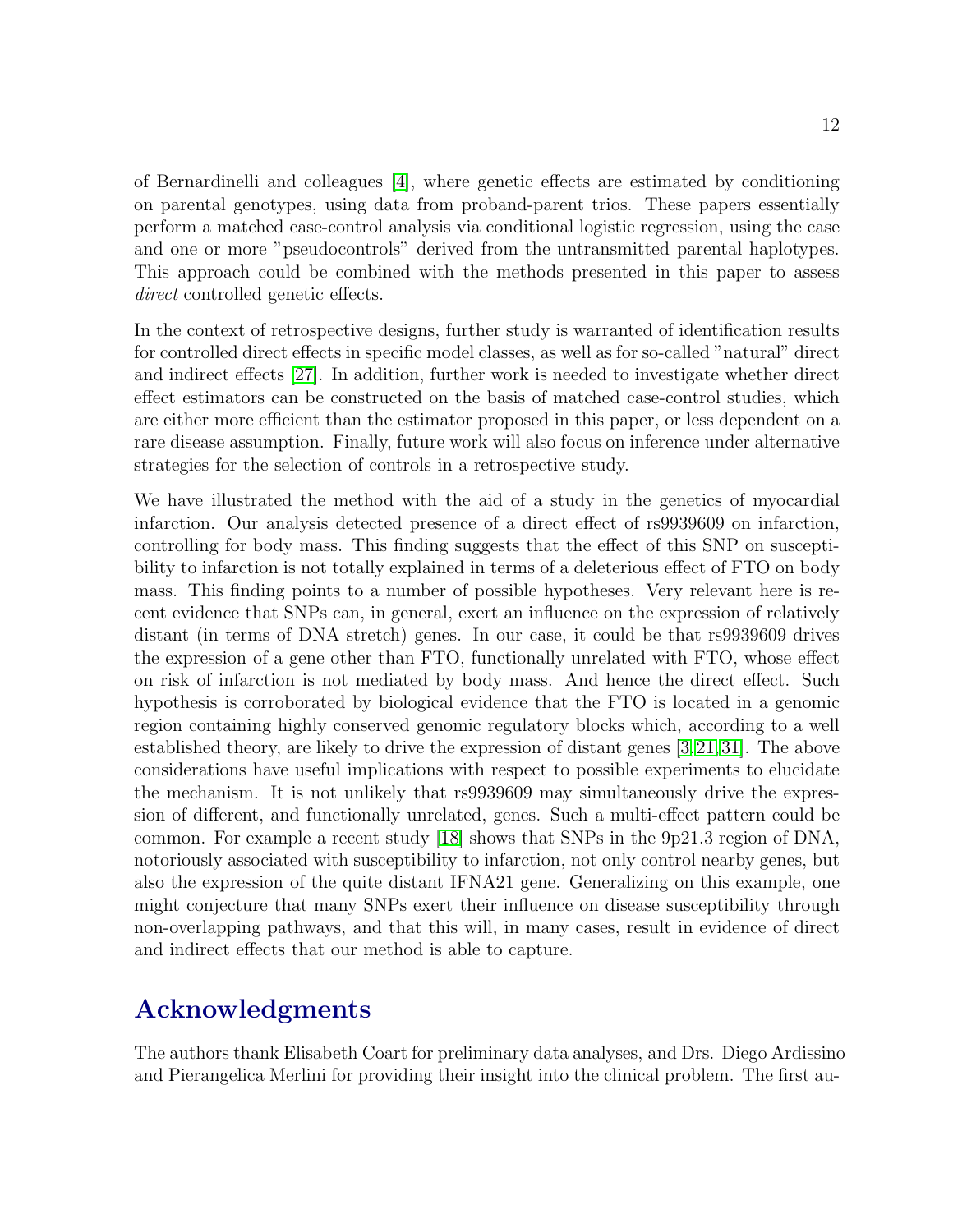thor acknowledges support from the UK Medical Research Council Grant no. G0802320 (www.mrc.ac.uk), and by the Cambridge Statistics Initiative. The second author acknowledges support from research project G.0111.12 of the Fund for Scientific Research (Flanders), IAP research network grant nr. P06/03 from the Belgian government (Belgian Science Policy), and Ghent University (Multidisciplinary Research Partnership "Bioinformatics: from nucleotides to networks").

### Appendix 1: Causal diagrams

Causal diagrams [\[8,](#page-16-1) [17,](#page-17-0) [25\]](#page-18-0) consist of a set of *nodes* representing variables in the problem, and directed *arrows* connecting pairs of nodes, as in Figure 1, for example. The same, elliptical, shape is used for all nodes. In particular, no distinction is made, in terms of node shape, between observed and unobserved variables/nodes, one reason being that this is not a distinction that has to do with the causal structure of the system under study. The arrows represent direct causal influence, in a sense to be made clear. A *path* is a sequence of distinct nodes where any two adjacent nodes in the sequence are connected by an arrow. A *directed path* from a node X to a node  $B$  is a path where all arrows connecting nodes on the path point away from  $A$  and towards B. For example, in the graph of Figure 2, the sequence

GENO, BEHAVE, BMI, MI, UNOBSERVED

is a path between GENO and UNOBSERVED, but not a directed one.

If A has a directed path to B then A is an *ancestor* of B, and B a *descendant* of A. By convention,  $A$  is both an ancestor and a descendant of  $A$ . If an arrow points from  $A$  to  $B$ , then A is called a *parent* of B. In this paper, we restrict to causal diagrams which have the form of a directed acyclic graph (DAG), that is, a directed graph where for any directed path from A to B, node B is not a parent of A. A probability distribution over the set of nodes of the graph is said to be *Markov* with respect to the graph if it can be expressed as a product of factors, where each factor is the conditional probability of a node of the graph, given its parents in the graph.

A consecutive triple of nodes, A, B, C say, on a path is called a *collider* if the arrow between A and  $B$  and the arrow between  $C$  and  $B$  both have arrowheads pointing to  $B$ . For example, in Figure 1, node  $BEHAVE$  is a collider on the

#### $GENO \rightarrow BEHAVE \leftarrow UNOBSERVED$

path. Any other consecutive triple is called a *non-collider*. A path between two nodes, A and B say, is said to be *blocked* by a set C if either for some non-collider on the path, the middle node is in C, or if the path contains a collider such that no descendant of the middle node of such collider is in  $C$ . For example, in the graph of Figure 2, the path

$$
GENO \rightarrow BEHAVE \rightarrow BMI \rightarrow MI \leftarrow UNOBSERVED
$$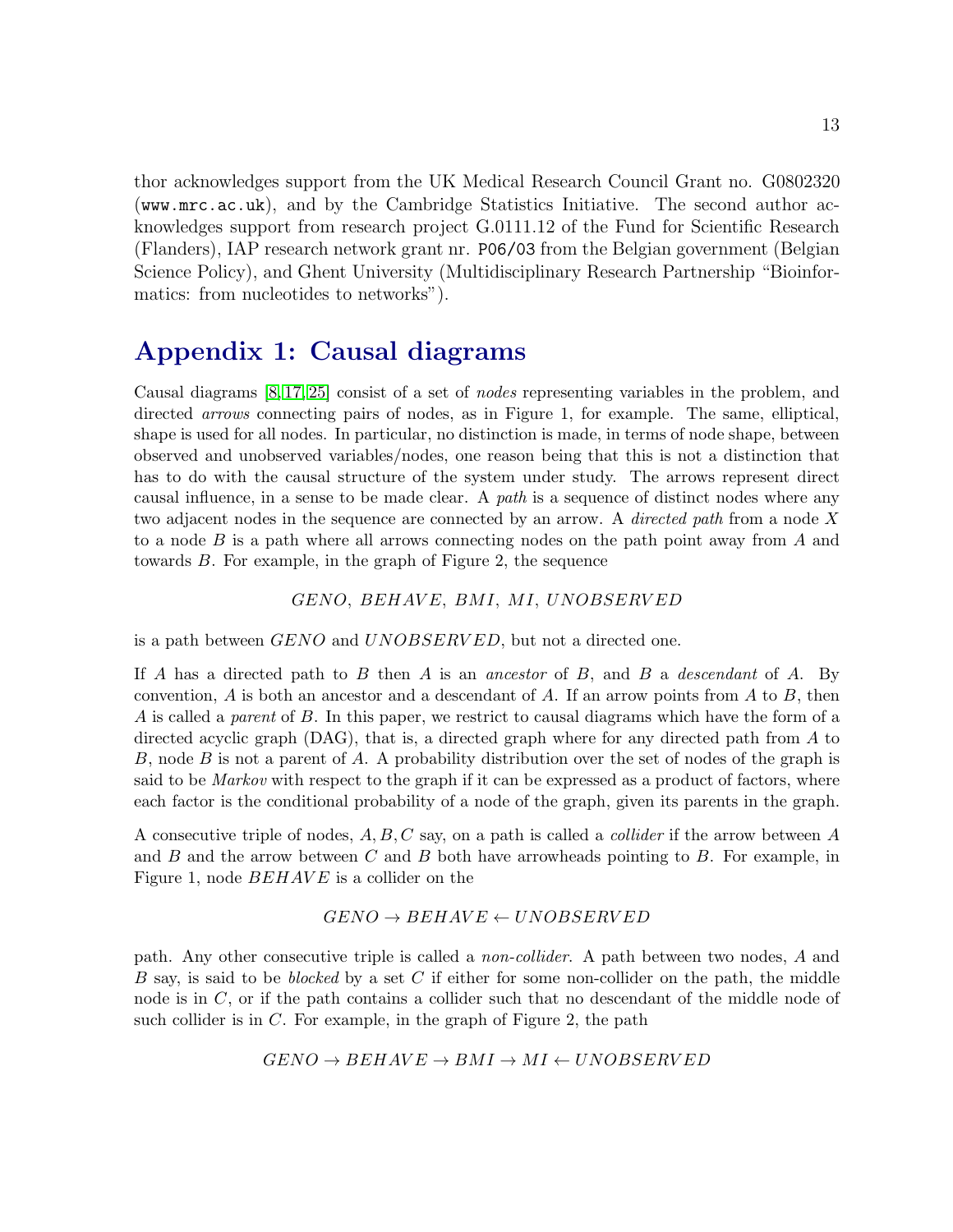is blocked by any set of nodes that contains either or both of  $(BEHAVE, BMI)$ , and/or does not contain  $S$  or  $MI$ . In particular, the path is blocked by the empty set of nodes.

For disjoint sets  $A, B, C$  of nodes in a DAG we say A is d-separated from B given C if every path from a node in A to a node in B is blocked by C. If A is not d-separated from B given  $C$ , we say A is d-connected to B given C. For example, in the diagram of Figure 1b, nodes  $\sigma_{BMI}$ and MI are d-separated given  $(GENO, BMI, BEHAVE, DEMO)$ . This is because all paths between  $\sigma_{BMI}$  and MI contain at least one of the following non-colliders:

> $(MI, BEHAVE, BMI), (UNOBSERVED, BEHAVE, BMI),$ (UNOBSERV ED, DEMO, GENO), (UNOBSERV ED, DEMO, BMI),  $(MI, GENO, BMI),$

all of which are blocked by virtue of the fact that  $BEHAVE$ ,  $DEMO$  and  $GENO$  are in the conditioning set. As a further example, the reader is invited to check that that  $\sigma_{GENO}$  and MI are d-connected in the diagram of Figure 1*b* if BMI, but not GENO, is in the conditioning set. Two sets of nodes, A and B say, that are d-separated given a third set  $C$ , are conditionally independent, in a probabilistic sense, given  $C$ , under any distribution that is Markov with respect to the graph. By contrast, if A and B are d-connected given  $C$ , there exists some probability distribution which is Markov with respect to the graph, under which  $A$  and  $B$  are *not* conditionally independent, given C.

### Appendix 2

We now prove that, under conditions  $(7-10, 15)$  $(7-10, 15)$  $(7-10, 15)$ , model  $(16)$  and a matched case-control sampling regime of the kind described in Section [5,](#page-6-0) the data approximately satisfy Equation [\(17\)](#page-7-2), which we here repeat for the reader's convenience:

$$
E^* \left\{ (X^{(i1)} - X^{(i0)}) \exp(-\psi X^{(i1)} - \gamma M^{(i1)}) \right\} = 0,
$$
\n(19)

where the expectation  $E^*(.)$  refers to the observed data distribution under retrospective sampling.

Model [\(16\)](#page-7-1) implies:

<span id="page-13-0"></span>
$$
\frac{E(Y \mid \sigma_X = x, \sigma_M = m, W, Z)}{E(Y \mid \sigma_X = x, \sigma_M = 0, W, Z)} = \exp(\gamma m),
$$

from which we obtain:

$$
E(Y \mid \sigma_X = x, \sigma_M = m, X = x, M = m, W, Z) \exp(-\gamma m) = E(Y \mid \sigma_X = x, \sigma_M = 0, W, Z),
$$

because for a generic variable H the equality  $\sigma_H = h$  logically implies  $H = h$ ; at least, this is true under the so-called consistency assumption that setting  $H$  to  $h$  by intervention has no effect amongst those for whom  $H = h$  is naturally observed.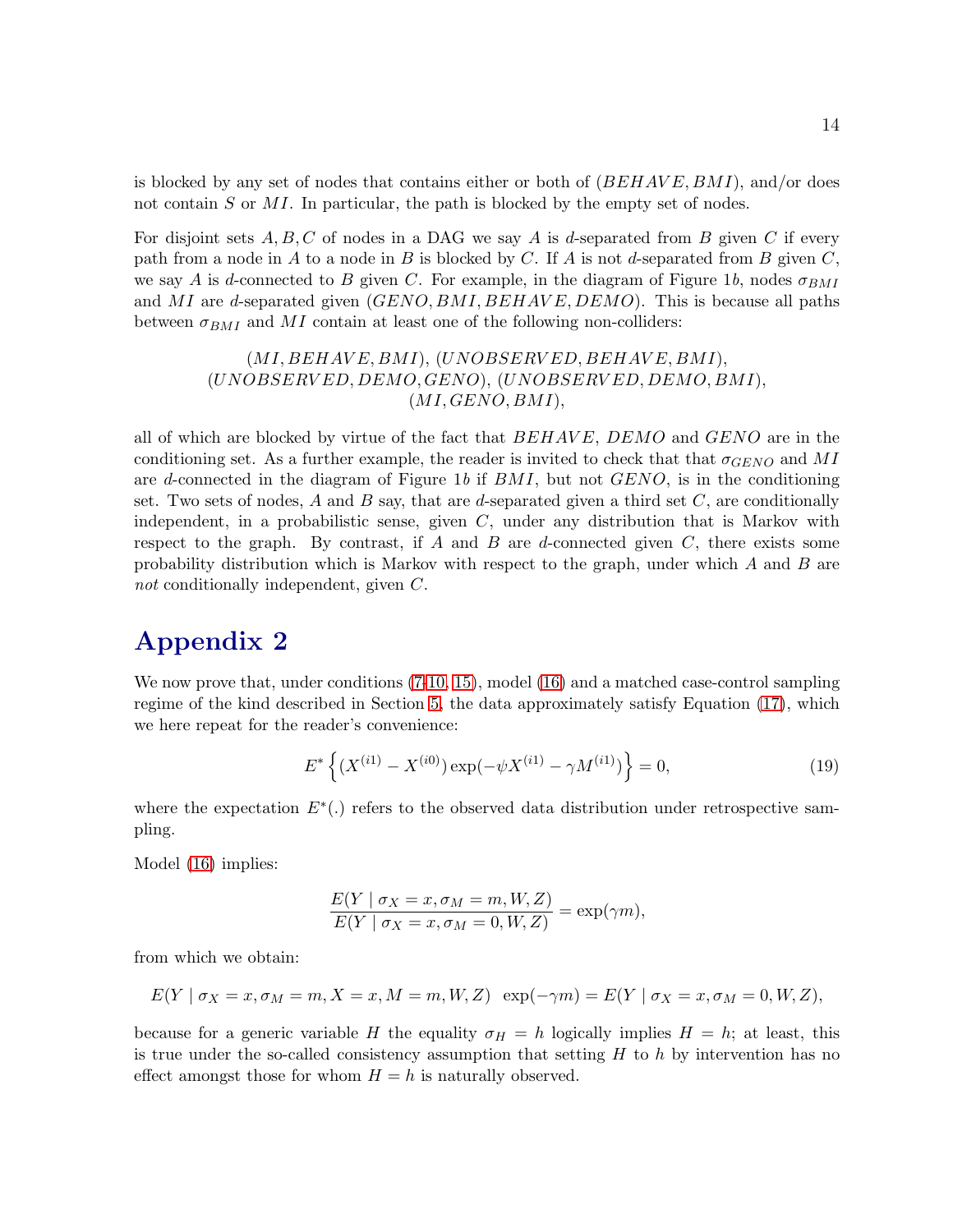Thanks to the conditioning on  $X = x$  and  $M = m$ , we may now bring the exp( $-\gamma m$ ) factor of the left hand side into the expectation, and further multiply both sides of the equation by the factor  $\exp(-\psi x)$ , so as to obtain:

$$
E[Y \exp(-\psi x - \gamma m) | \sigma_X = x, \sigma_M = m, X = x, M = m, W, Z] =
$$
  
= 
$$
E[Y \exp(-\psi x) | \sigma_X = x, \sigma_M = 0, W, Z].
$$

Then, by virtue of conditions [\(9\)](#page-5-4)- [\(10\)](#page-5-2), respectively, we can eliminate the conditioning on  $\sigma_X = x$  and  $\sigma_M = m$  from the left hand side of the equation, which leads to:

$$
E\left\{Y \exp(-\psi x - \gamma m) \mid X = x, M = m, W, Z\right\} = E\left\{Y \exp(-\psi x) \mid \sigma_X = x, \sigma_M = 0, W, Z\right\}.
$$

where the expectation at the left hand side is taken with respect to the population distribution (which is what the absence of the  $\sigma$  indicators in the conditioning part means). From the above equation, by virtue of [\(16\)](#page-7-1), we obtain:

$$
E\left\{Y\exp(-\psi x - \gamma m)\mid X = x, M = m, W, Z\right\} = E\left[Y\mid \sigma_X = 0, \sigma_M = 0, W, Z\right].\tag{20}
$$

The above equality implies that, conditionally on  $W$  and  $Z$ , the random variable

<span id="page-14-0"></span>
$$
Y \exp(-\psi X - \gamma M)
$$

is, in expectation under the population distribution, independent of  $(X, M)$  and therefore, in a sample from a random population, the quantity:

$$
(X_i - E\{X\}) Y_i \exp(-\psi X_i - \gamma M_i)
$$
\n<sup>(21)</sup>

has, conditionally on  $W$  and  $Z$ , zero mean at the true parameter values.

Recall that we are dealing with a sample from a 1-to-1 matched case-control study. For the affected member of the ith matched set, consider the quantity:

$$
E^* \left\{ X^{(i1)} \exp(-\psi X^{(i1)} - \gamma M^{(i1)}) \mid W = W^{(i1)} \right\} =
$$
  
=  $E \left\{ XY \exp(-\psi X - \gamma M) \mid W = W^{(i1)}, Y = 1 \right\},$   
=  $E \left\{ XY \exp(-\psi X - \gamma M) \mid W = W^{(i1)} \right\} / P(Y = 1 \mid W = W^{(i1)})$ 

where the expectations  $E(.)$  are taken with respect to the population distribution. By virtue of the above independence property, the above equation can be rewritten as:

$$
E\left\{X \mid W = W^{(i1)}\right\} E\left\{Y \exp(-\psi X^{(i1)} - \gamma M^{(i1)}) \mid W = W^{(i1)}\right\} / P(Y = 1 \mid W = W^{(i1)}).
$$

which, in the light of  $(20)$ , can be written as:

$$
= E[X \mid W = W^{(i1)}] E[Y \mid \sigma_X = 0, \sigma_M = 0, W = W^{(i1)}] / P(Y = 1 \mid W = W^{(i1)}),
$$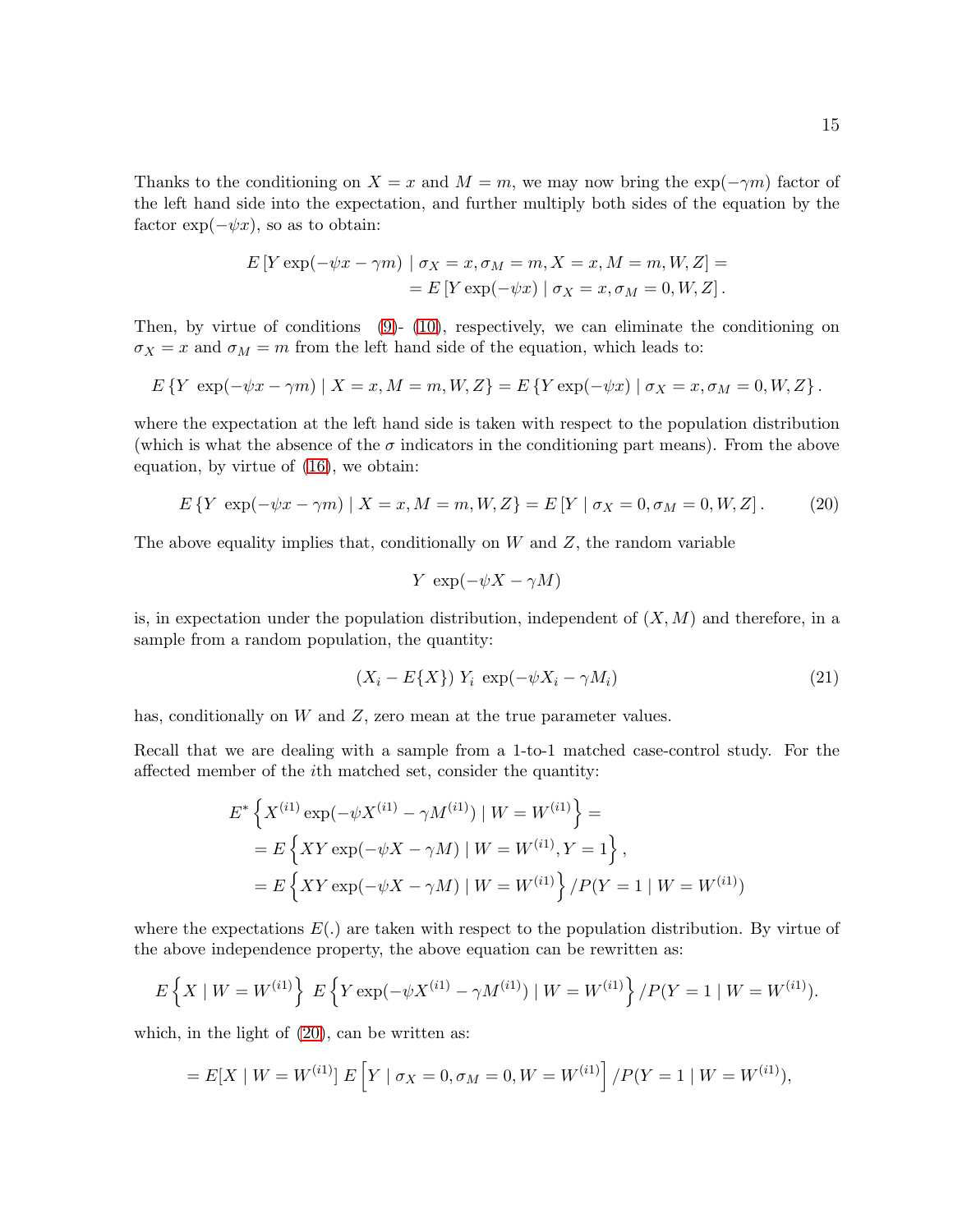Further, note that by a similar reasoning

$$
E^* \left[ X^{(i0)} \exp(-\psi X^{(i1)} - \gamma M^{(i1)}) \mid W = W^{(i1)} \right]
$$
  
=  $E[X \mid W = W^{(i0)}, Y = 0] E \left[ Y \exp(-\psi X - \gamma M) \mid W = W^{(i1)}, Y = 1 \right]$   
=  $E[X \mid W = W^{(i0)}, Y = 0] E \left[ Y \mid \sigma_X = 0, \sigma_M = 0, W = W^{(i1)} \right]$   
 $\langle P(Y = 1 \mid W = W^{(i1)}). \rangle$ 

Under a rare disease assumption, we have  $E[X \mid W, Y = 0] \approx E[X \mid W]$ , which gives Equation [\(19\)](#page-13-0). *Quod erat demonstrandum*.

In the remaining part of this Appendix, we derive an estimator for the variance of the estimate of the parameter  $\psi$  of Equation [\(18\)](#page-7-3). We start by defining  $\theta \equiv (\psi, \delta, \gamma, \beta)$  and let  $U_i(\theta)$  be given by:

$$
U_i(\theta) = \left( \begin{array}{c} (x^{(i1)} - x^{(i0)}) \exp(-\psi x^{(i1)} - \eta m^{(i1)}) \\ m^{(i1)} - m^{(i0)} \\ z^{(i1)} - z^{(i0)} \end{array} \right) \exp(t - \delta(x^{(i1)} - x^{(i0)}) - \eta (m^{(i1)} - m^{(i0)}) - \beta (z^{(i1)} - z^{(i0)})) \end{array} \right).
$$

Let  $\hat{\theta}$  denote the estimate of  $\theta$  obtained by our method. The variance of  $\hat{\theta}$  is well approximated in large samples by the following sandwich estimator:

<span id="page-15-1"></span>
$$
\frac{1}{n} \mathbb{E}^{-1} \left( \frac{\partial U_i(\theta)}{\partial \theta} \right) \text{Var}(U_i(\theta)) \mathbb{E}^{-1} \left( \frac{\partial U_i(\theta)}{\partial \theta} \right)^T,
$$
\n(22)

where  $\text{Var}(U_i(\theta))$  can be estimated by calculating  $U_i(\theta)$ , then taking the sample variance of these contributions for all subjects, and finally evaluating at  $\theta$ . The quantity  $\mathbb{E}(\partial U_i(\theta)/\partial \theta)$  can be estimated by first calculating the gradient matrix  $\partial U_i(\theta)/\partial \theta$  for each subject, evaluating it at  $\theta$  and then calculating the sample average (over all subjects) of each component of the matrix. In this gradient matrix, the element in the jth row and lth column should be the derivative of the jth component of  $U_i(\theta)$  with respect to the lth component of  $\theta$ . The first diagonal element of the resulting matrix [\(22\)](#page-15-1) gives the approximate variance of  $\psi$ .

#### <span id="page-15-0"></span>References

1. Camilla H. Andreasen, Kirstine L. Stender-Petersen, Mette S. Mogensen, Signe S. Torekov, Lise Wegner, Gitte Andersen, Arne L. Nielsen, Anders Albrechtsen, Knut Borch-Johnsen, Signe S. Rasmussen, Jesper O. Clausen, Annelli Sandbk, Torsten Lauritzen, Lars Hansen, Torben Jrgensen, Oluf Pedersen, and Torben Hansen. Low Physical Activity Accentuates the Effect of the FTO rs9939609 Polymorphism on Body Fat Accumulation. *Diabetes*, 57(1):95–101, January 2008.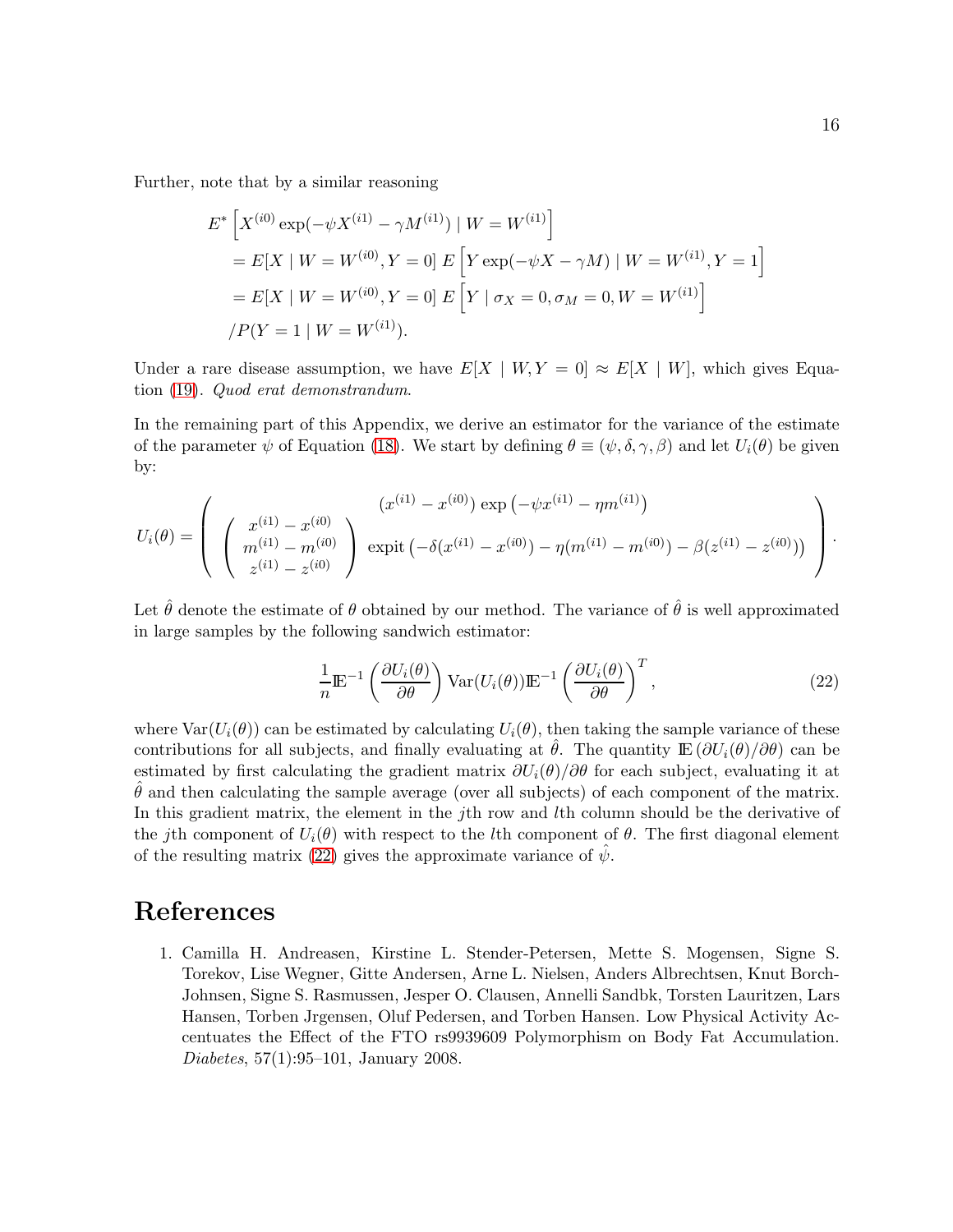- <span id="page-16-7"></span>2. Diego Ardissino, Carlo Berzuini, Piera Angelica Merlini, Pier Mannuccio Mannucci, Aarti Surti, Noel Burtt, Benjamin Voight, Marco Tubaro, Flora Peyvandi, Marta Spreafico, Patrizia Celli, Daniela Lina, Maria Francesca Notarangelo, Maurizio Ferrario, Raffaela Fetiveau, Giorgio Casari, Michele Galli, Flavio Ribichini, Marco Rossi, Francesco Bernardi, Nicola Marziliano, Pietro Zonzin, Francesco Mauri, Alberto Piazza, Luisa Foco, Luisa Bernardinelli, David Altshuler, Thrombosis Kathiresan, Sekar on behalf of Atherosclerosis, and Vascular Biology Italian Investigators. Influence of 9p21.3 genetic variants on clinical and angiographic outcomes in early-onset myocardial infarction. *Journal of the American College of Cardiology*, 58(4):426 – 434, 2011.
- <span id="page-16-10"></span>3. Gill Bejerano, Michael Pheasant, Igor Makunin, Stuart Stephen, W. James Kent, John S. Mattick, and David Haussler. Ultraconserved elements in the human genome. *Science*, 304(5675):1321–1325, 2004.
- <span id="page-16-9"></span>4. Luisa Bernardinelli, Salvatore Bruno Murgia, Pier Paolo Bitti, Luisa Foco, Raffaela Ferrai, Luigina Musu, Inga Prokopenko, Roberta Pastorino, Valeria Saddi, Anna Ticca, Maria Luisa Piras, David Roxbee Cox, and Carlo Berzuini. Association between the accn1 gene and multiple sclerosis in central east sardinia. *PLoS ONE*, 2(5), 2007.
- <span id="page-16-0"></span>5. Stephen J. Chanock and David J. Hunter. Genomics - When the smoke clears ... *Nature*, 452(7187):537–538, 2008.
- <span id="page-16-8"></span><span id="page-16-5"></span>6. S. Cole and M. Hernan. Fallibility in estimating direct effects. *International Journal of Epidemiology*, 31:163165, 2002.
- 7. BJ Cordell, Heather J an Barratt and David G Clayton. Case/pseudocontrol analysis in genetic association studies: a unified framework for detection of genotype and haplotype associations, gene-gene and gene-environment interactions and parent-of-origin effects. *Genetic Epidemiology*, 26:167–185, 2004.
- <span id="page-16-1"></span>8. A. Philip Dawid. Influence diagrams for causal modelling and inference. *International Statistical Review*, 70(2):161–189, 2002.
- <span id="page-16-3"></span>9. A. Philip Dawid. Causal inference: a decision theoretic approach. In Carlo Berzuini, A.Philip Dawid, and Luisa Bernardinelli, editors, *Causal Inference: Statistical Perspectives and Applications*. Wiley, 2011 (forthcoming).
- <span id="page-16-2"></span>10. A.P. Dawid. Conditional independence in statistical theory. *J. R. Stat. Soc., Ser. B*, 41:1–31, 1979.
- <span id="page-16-4"></span>11. Vanessa Didelez, A.P Dawid, and Sara Geneletti. Direct and indirect effects of sequential treatments. In *Proceedings of the* 22nd *Annual Conference on Uncertainty in Artificial Intelligence (UAI-06)*, pages 138–146, Arlington, Virginia, 2006. AUAI Press.
- <span id="page-16-6"></span>12. Vanessa Didelez, Svend Kreiner, and Niels Keiding. Graphical models for inference under outcome dependent sampling. *Statistical Science*, 25:368 – 387, 2010.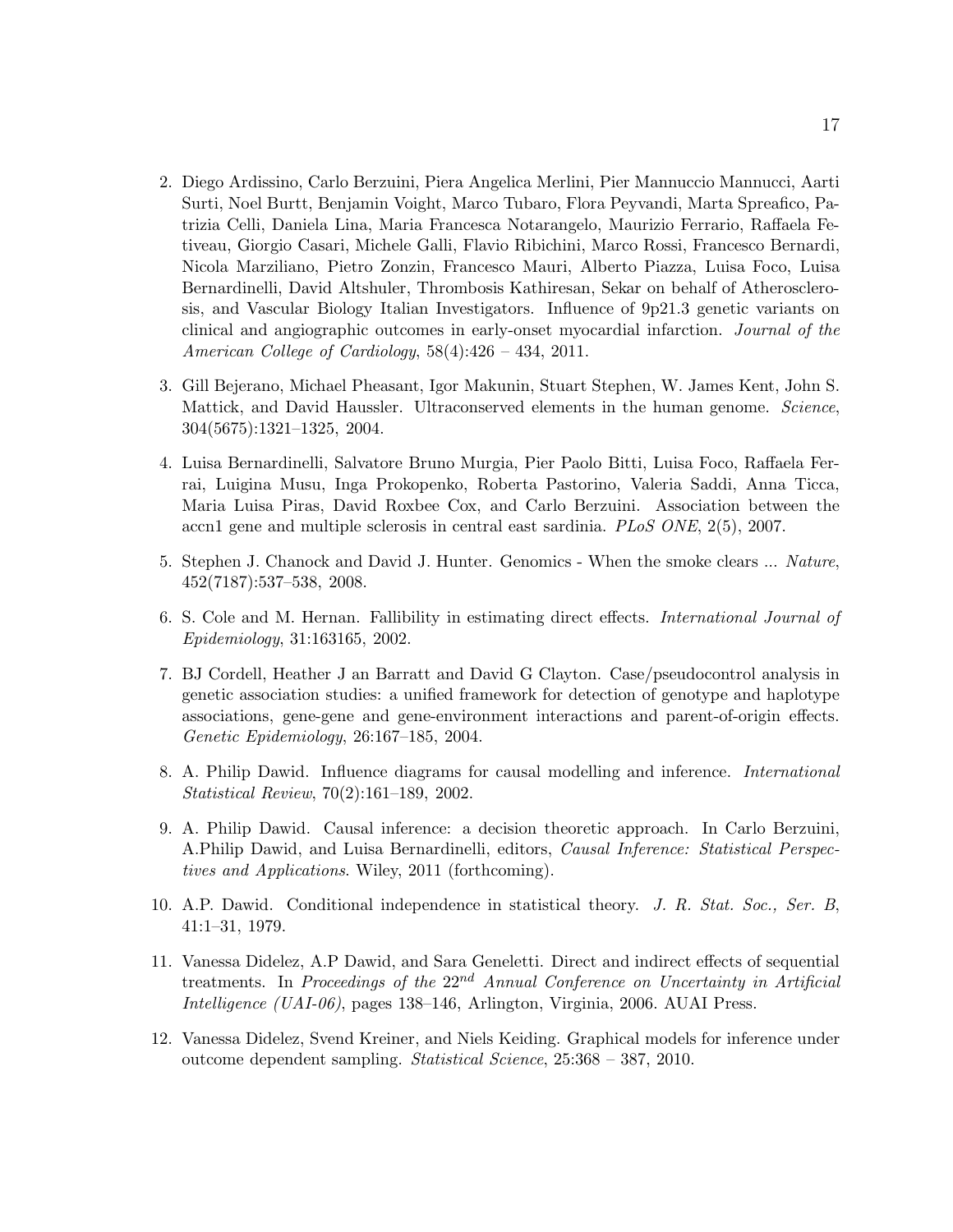- <span id="page-17-1"></span>13. C Dina, D Meyre, S Gallina, E Durand, A Krner, P Jacobson, LM Carlsson, W Kiess, V Vatin, C Lecoeur, J Delplanque, E Vaillant, F Pattou, J Ruiz, J Weill, C Levy-Marchal, F Horber, N Potoczna, S Hercberg, Bougnres P Le Stunff, C, P Kovacs, M Marre, Balkau B, S Cauchi, JC Chvre, and P. Froguel. Variation in FTO contributes to childhood obesity and severe adult obesity. *Nature Genetics*, 39:724–726, 2007.
- <span id="page-17-2"></span>14. Timothy M. Frayling, Nicholas J. Timpson, Michael N. Weedon, Eleftheria Zeggini, Rachel M. Freathy, Cecilia M. Lindgren, John R. B. Perry, Katherine S. Elliott, Hana Lango, Nigel W. Rayner, Beverley Shields, Lorna W. Harries, Jeffrey C. Barrett, Sian Ellard, Christopher J. Groves, Bridget Knight, Ann-Marie Patch, Andrew R. Ness, Shah Ebrahim, Debbie A. Lawlor, Susan M. Ring, Yoav Ben-Shlomo, Marjo-Riitta Jarvelin, Ulla Sovio, Amanda J. Bennett, David Melzer, Luigi Ferrucci, Ruth J. F. Loos, Ins Barroso, Nicholas J. Wareham, Fredrik Karpe, Katharine R. Owen, Lon R. Cardon, Mark Walker, Graham A. Hitman, Colin N. A. Palmer, Alex S. F. Doney, Andrew D. Morris, George Davey Smith, The Wellcome Trust Case Control Consortium, Andrew T. Hattersley, and Mark I. McCarthy. A common variant in the FTO gene is associated with body mass index and predisposes to childhood and adult obesity. *Science*, 316(5826):889–894, 2007.
- <span id="page-17-6"></span><span id="page-17-3"></span>15. Dan Geiger, T. Verma, and Judea Pearl. Identifying independence in bayesian networks. *Networks*, 20(5):507–534, 1990.
- 16. Sara Geneletti, Sylvia Richardson, and Nicky Best. Adjusting for selection bias in retrospective, case-control studies. *Biostatistics*, 10(1):17–31, 2009.
- <span id="page-17-0"></span>17. Sander Greenland. Causal analysis in the health sciences. *Journal of the American Statistical Association*, 95(449):pp. 286–289, 2000.
- <span id="page-17-9"></span>18. O Harismendy, D Notani, X Song, NG Rahim, B Tanasa, N Heintzman, B Ren, XD Fu, EJ Topol, MG Rosenfeld, and KA Frazer. 9p21 DNA variants associated with coronary artery disease impair interferon signalling response. *Nature*, 470(7333):264–268, 2011.
- <span id="page-17-7"></span>19. MA Hernan, S Hernandez-Diaz, and JM Robins. A structural approach to selection bias. *Epidemiology*, 15(5):615–625, SEP 2004.
- <span id="page-17-8"></span><span id="page-17-5"></span>20. MM Joffe and T Greene. Related causal frameworks for surrogate outcomes. *Biometrics*, 65:530–538, 2009.
- 21. Hiroshi Kikuta, Mary Laplante, Pavla Navratilova, Anna Z. Komisarczuk, Pr G. Engstrm, David Fredman, Altuna Akalin, Mario Caccamo, Ian Sealy, Kerstin Howe, Julien Ghislain, Guillaume Pezeron, Philippe Mourrain, Staale Ellingsen, Andrew C. Oates, Christine Thisse, Bernard Thisse, Isabelle Foucher, Birgit Adolf, Andrea Geling, Boris Lenhard, and Thomas S. Becker. Genomic regulatory blocks encompass multiple neighboring genes and maintain conserved synteny in vertebrates. *Genome Research*, 17(5):545–555, 2007.
- <span id="page-17-4"></span>22. Steffen Lilholt Lauritzen, A. Philip Dawid, B.N Larsen, and H.G. Leimer. Independence properties of directed markov fields. *Networks*, 20(5):491–505, 1990.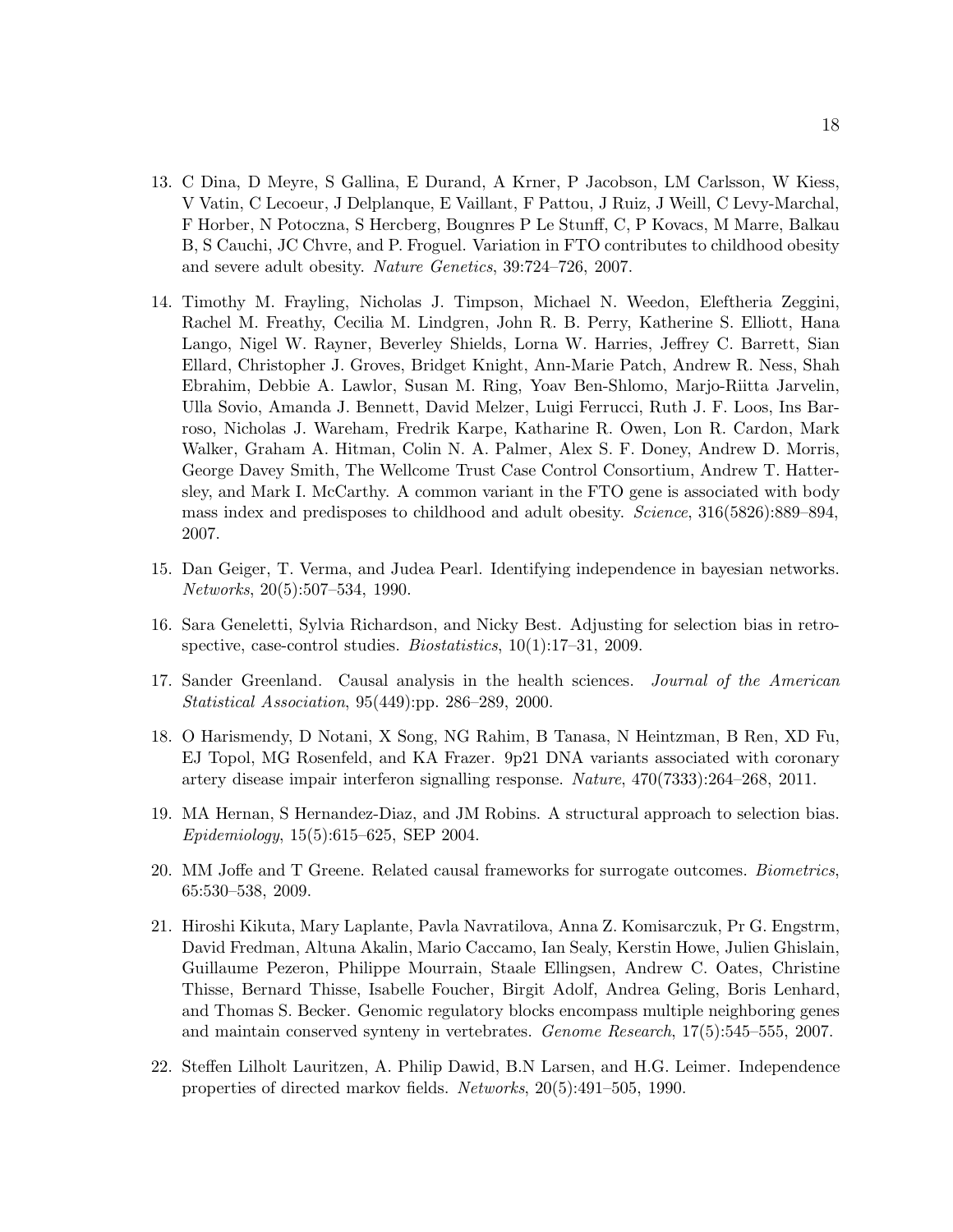- <span id="page-18-7"></span>23. J. Pearl and J.M. Robins. Probabilistic evaluation of sequential plans from causal models with hidden variables. In P. Besnard and S. Hanks, editors, *Uncertainty in Artificial Intelligence 11*, pages 444–453. Morgan Kaufmann, San Francisco, 1995.
- <span id="page-18-8"></span><span id="page-18-0"></span>24. Judea Pearl. Graphs, causality, and structural equation models. *Sociological Methods and Research*, 27:226–284, 1998.
- <span id="page-18-4"></span>25. Judea Pearl. *Causality : Models, Reasoning, and Inference*. Cambridge University Press, March 2000.
- 26. Judea Pearl. Direct and indirect effects. In *Proceedings of the American Statistical Association Joint Statistical Meetings*, pages 1572–1581. MIRA Digital Publishing. Technical Report R-273, 2005.
- <span id="page-18-9"></span>27. Judea Pearl. The mediation formula: A guide to the assessment of causal pathways in nonlinear models. In Carlo Berzuini, A.Philip Dawid, and Luisa Bernardinelli, editors, *Causality: Statistical Perspectives and Applications*. Wiley and Sons, 2011 (forthcoming).
- <span id="page-18-1"></span>28. Armand Peeters, Sigri Beckers, An Verrijken, Peter Roevens, Pieter Peeters, Luc Van Gaal, and Wim Van Hul. Variants in the FTO gene are associated with common obesity in the belgian population. *Molecular Genetics and Metabolism*, 93(4):481 – 484, 2008.
- <span id="page-18-6"></span>29. James M. Robins. Testing and estimation of direct effects by reparametrizing directed acyclic graphs with structural nested models. In *Computation, Causation and Discovery (Eds. C. Glymour and G. Cooper)*, pages 349–405, Menlo Park, CA, and Cambridge, MA, 2006. AAAI Press and The MIT Press.
- <span id="page-18-10"></span><span id="page-18-5"></span>30. JM Robins and S. Greenland. Identifiability and exchangeability for direct and indirect effects. *Epidemiology*, 3:143–155, 1992.
- 31. A Sandelin, P Bailey, S Bruce, PG Engstrom, JM Klos, WW Wasserman, J Ericson, and Lenhard B. Arrays of ultraconserved non-coding regions span the loci of key developmental genes in vertebrate genomes. *BMC Genomics*, 5, 2004.
- <span id="page-18-2"></span>32. Laura J. Scott, Karen L. Mohlke, Lori L. Bonnycastle, Cristen J. Willer, Yun Li, William L. Duren, Michael R. Erdos, Heather M. Stringham, Peter S. Chines, Anne U. Jackson, Ludmila Prokunina-Olsson, Chia-Jen Ding, Amy J. Swift, Narisu Narisu, Tianle Hu, Randall Pruim, Rui Xiao, Xiao-Yi Li, Karen N. Conneely, Nancy L. Riebow, Andrew G. Sprau, Maurine Tong, Peggy P. White, Kurt N. Hetrick, Michael W. Barnhart, Craig W. Bark, Janet L. Goldstein, Lee Watkins, Fang Xiang, Jouko Saramies, Thomas A. Buchanan, Richard M. Watanabe, Timo T. Valle, Leena Kinnunen, Gonalo R. Abecasis, Elizabeth W. Pugh, Kimberly F. Doheny, Richard N. Bergman, Jaakko Tuomilehto, Francis S. Collins, and Michael Boehnke. A genome-wide association study of type 2 diabetes in finns detects multiple susceptibility variants. *Science*, 316(5829):1341–1345, 2007.
- <span id="page-18-3"></span>33. Angelo Scuteri, Serena Sanna, Wei-Min Chen, Manuela Uda, Giuseppe Albai, James Strait, Samer Najjar, Ramaiah Nagaraja, Marco Orr, Gianluca Usala, Mariano Dei, Sandra Lai, Andrea Maschio, Fabio Busonero, Antonella Mulas, Georg B Ehret, Ashley A